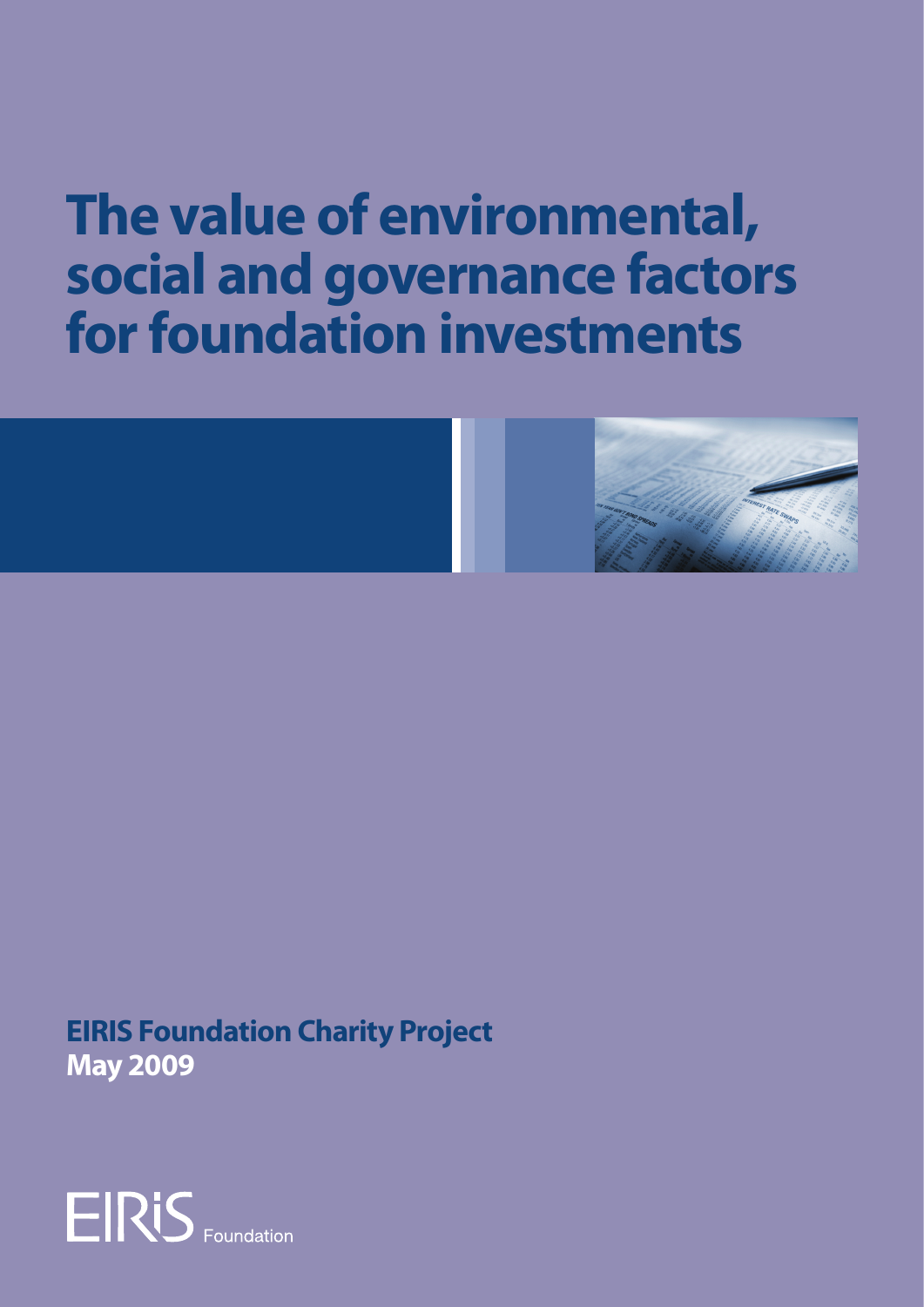### **Contents**

| Acknowledgements                                      |                |  |
|-------------------------------------------------------|----------------|--|
| Disclaimer                                            | $\overline{2}$ |  |
| Executive summary                                     | 3              |  |
| Introduction<br>$\mathbf{1}$                          | 5              |  |
| The investment context<br>$\mathbf{2}$                | 6              |  |
| <b>3</b> Fiduciary duty                               | $\overline{7}$ |  |
| 4 Financial performance                               | 8              |  |
| <b>5</b> ESG risks and opportunities                  | 10             |  |
| <b>5a</b> Governance                                  | 11             |  |
| <b>5b</b> Climate change                              | 12             |  |
| <b>5c</b> Social factors                              | 13             |  |
| 6 What are other asset owners doing?                  | 14             |  |
| 7 Practical steps                                     | 15             |  |
| 8 Conclusion                                          | 17             |  |
| <b>Appendix 1</b> Additional resources                | 18             |  |
| <b>Appendix 2</b> ECCE summary of performance studies |                |  |
| <b>Appendix 3</b> Questions for asset managers        | 19             |  |

# **Acknowledgements**

This paper was written by Sam Collin. The author would like to thank the following people for their contributions and comments:

David Carrington, Nicola Donnelly (UBS), Bevis Gillet (Polden Puckham Charitable Foundation), Jane Goodland (Watson Wyatt), Alastair Hanton (EIRIS Foundation), Joanna Herbert Stepney (Paget Charitable Trust), Susanna Jacobson (Mercer Investment Consulting), Ruth Murphy (Newton Investment Management), Adam Ognall (UKSIF), Paul Palmer (Cass Business School), Danyal Sattar (EIRIS Foundation), Susan Seymour (JRCT), Penny Shepherd MBE (UKSIF), Stephen Viederman, Danielle Walker Palmer (Friends Provident Foundation), Helen Wildsmith (CCLA Investment Management), Patricia Yearley (The John Ellerman Foundation) and Alexia Zavos (Cazenove Capital Management).

Thanks also to Elizabeth Evers, Lisa Hayles and Stephen Hine of EIRIS Ltd.

*The work of the Charity Project is kindly supported by the Barrow Cadbury Trust, City Bridge Trust and EIRIS Foundation.*

# **Disclaimer**

This publication is intended to be for information purposes only and it is not intended as promotional material in any respect. The material is not to be used as investment advice or legal advice, nor is it intended as a solicitation for the purchase or sale of any financial instrument. The report is not intended to provide, nor should it be relied on, for accounting, legal or tax advice, or investment recommendations. It should not be taken as an endorsement or recommendation of any particular company or individual. Whilst based on information believed to be reliable, no guarantee can be given that it is accurate or complete.

© EIRIS Foundation 2009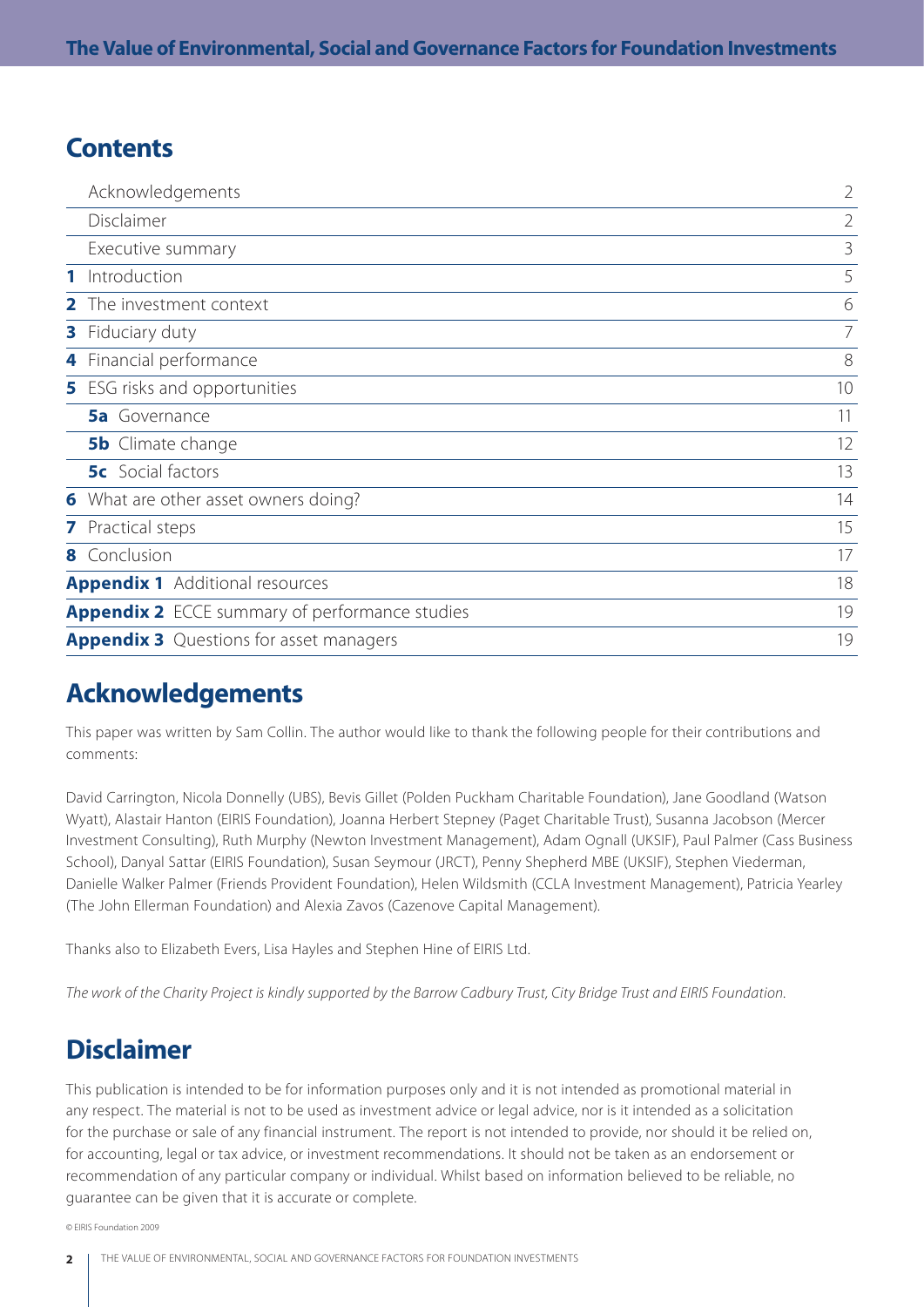# **Executive Summary**

The recent financial crisis exposed the risks that all investors, including trusts and foundations are exposed to. Any investor with a stake in the financial market has a stake in ensuring that a similar crisis is avoided in future.

The crisis highlighted the significance of accountability, transparency, the consideration of 'extra-financial' research in investment processes, responsible ownership and long-term investing. Increasingly it is recognised that these values should be at the heart of the investment strategy of trusts and foundations.

The consideration of 'extra-financial' factors, such as environment, social and governance (ESG) issues in investments is nothing new. A number of charities have been doing this for decades. Organisations such as the Joseph Rowntree Charitable Trust have invested in line with their charitable objectives without losing out financially. Whether or not you agree with the mission case for incorporating ESG factors, there is growing evidence that this is an astute financial decision and can be used to safeguard and enhance returns. It can help to mitigate risks and take advantage of opportunities. The United Nations Environment Programme Finance Initiative (UNEP FI) produced a comprehensive study into this issue which found that 'ESG issues are material – there is robust evidence that ESG issues affect shareholder value in both the short and long term.'1

Addressing material ESG risks and opportunities is allowed under Charity Commission guidance and has a clear fit with the duties of trustees. A failure to do so is seen by some as a breech of fiduciary duty.<sup>2</sup>

The most financially-relevant ESG factors can arise from the actions and reactions of regulators, consumers, suppliers, employees and financial markets. Two issues which are seen as crucial to ensuring sustainable financial returns and which therefore cannot be ignored are governance and climate change.

Poor corporate governance has been shown to have serious consequences for individual companies and the wider economy. The way a company manages risk should be of particular concern to investors. Corporate governance is increasingly considered as a means of enhancing the long-term performance of investments. In 2008 the ABI (Association of British Insurers) published research showing that companies with the best corporate governance records produced returns 18% higher than those with poor governance.<sup>3</sup>

There is a growing consensus that climate change will be financially significant to all companies. It presents a systemic risk and the Stern Review<sup>4</sup> clarifies the threats posed to the economy and the financial impact of not addressing climate change. Factors such as regulation, licence to operate, the price of energy and waste disposal, changing weather patterns and the impact on resources, reputational issues and the potential for future lawsuits indicate the financial relevance of climate change for investors. A range of mainstream investors, including public pension funds, have pioneered strategies for ESG integration, while signatories to the United Nations Principles for Responsible Investment (UN PRI) now represent \$18 trillion, an indication of the growing recognition of ESG integration as a value driver.

*UNEP Finance Initiative Asset Management Working Group (2006) 'Show Me The Money: Linking Environmental, Social and Governance Issues to Company Value'.* 

*See Freshfields Bruckhaus Deringer (2005) 'A Legal Framework for the Integration of Environmental, Social and Governance Issues into Institutional Investment' (UNEP Finance Initiative).*

*ABI (2008) 'Governance And Performance In Corporate Britain'.*

*Stern, N. (2006) Stern Review: The Economics of Climate Change.*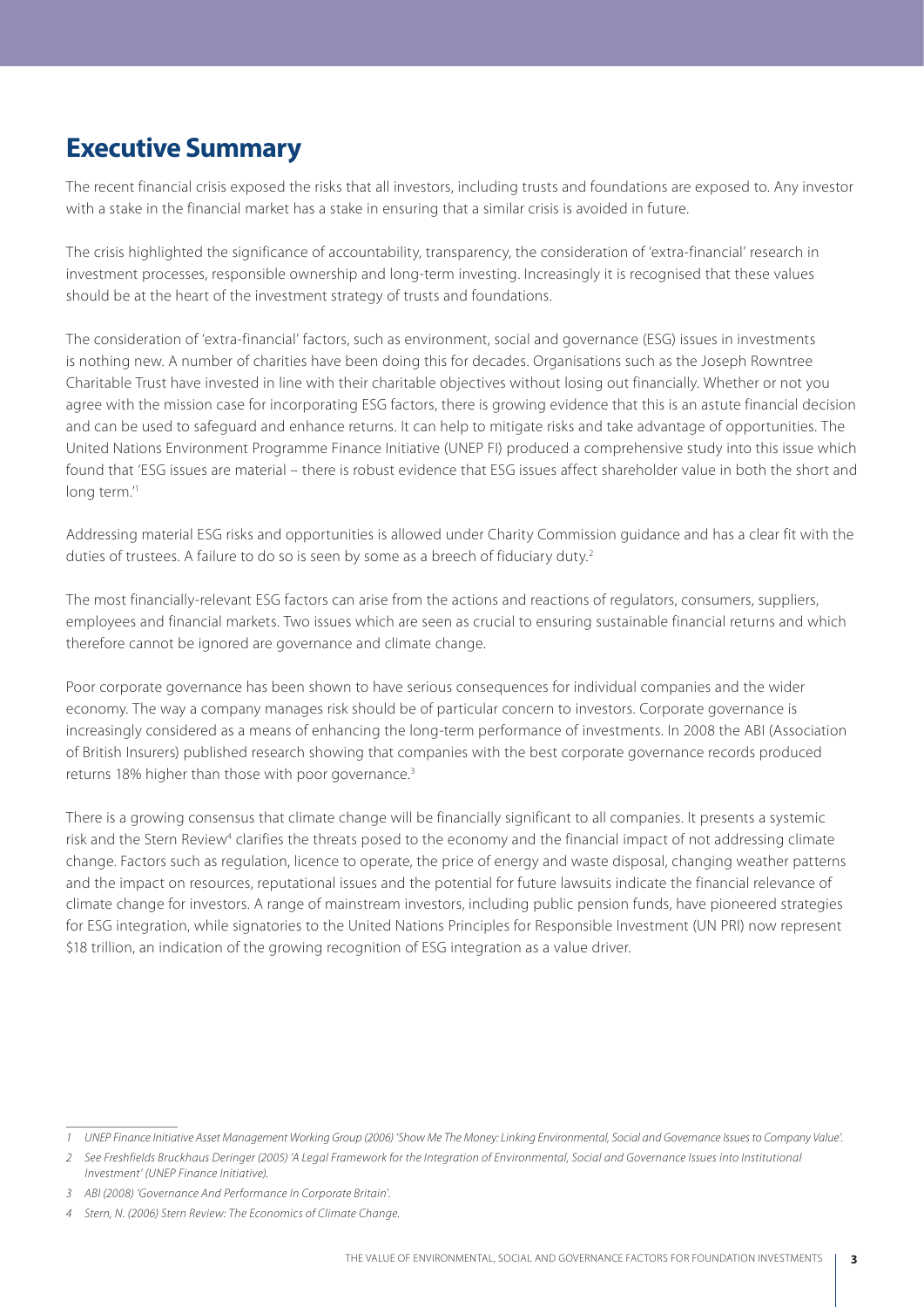As asset owners investing for the long term, trusts and foundations should take advantage of the skills, expertise and techniques developed by other asset owners for ESG integration. There are a number of ways to go about it:

- **1** Agree your position on responsible investment
- **2** Research your investment manager's expertise and practice in ESG integration
- **3** Include ESG integration in your investment mandate
- **4** Join collaborative initiatives, such as the Carbon Disclosure Project
- **5** Vote your shares on ESG related issues
- **6** Engage with companies directly or via investment managers
- **7** Invest in sustainability-themed funds such as greentech, microfinance or timber
- **8** Invest in responsible investment funds that use ESG integration

The integration of ESG factors into investment processes is now recognised by the mainstream as a way to enhance value. Given their financial relevance, there is a danger that by not taking ESG issues into account trusts and foundations could be seen as acting imprudently and failing to secure their long term financial sustainability. To safeguard assets for future beneficiaries, trusts and foundations now have the opportunity to ensure their investments are managed to mitigate ESG risks and take advantage of ESG opportunities. It is not enough to assume that this is being taken care of. Acting as responsible owners, trusts and foundations should question and encourage their asset managers to adopt and implement best practice in responsible investment.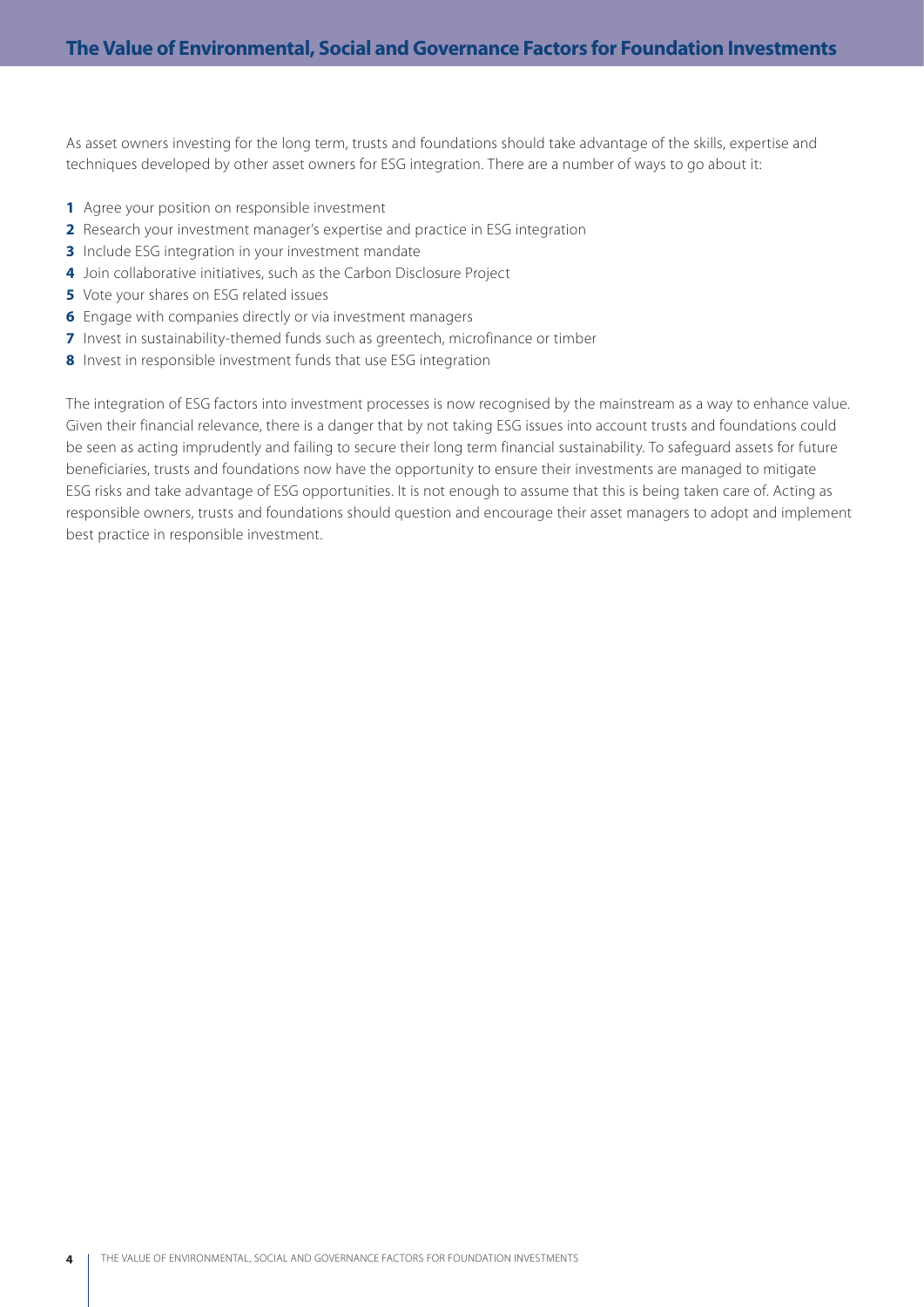# **1 Introduction**

The investment sector is increasingly looking at how environmental, social and governance (ESG) factors can pose financial risks to investments. It has been argued that a greater focus on social issues could have helped to identify the sub-prime crisis and that a greater emphasis on governance issues could have drawn attention to how banks were managing risks.<sup>5</sup>

The credit crunch has exposed the risks that financial institutions - and investors – were taking. With a carbon crunch now looming, trusts and foundations could be exposed to even greater risks. In fact the UK Government's chief scientist has warned that the world is facing a crisis to match the current one in the banking sector. Professor John Beddington has stated that the growing world population will cause a 'perfect storm' of food, energy and water shortages by 2030, and the situation will be exacerbated by climate change in unpredictable ways.<sup>6</sup>

But just as investment products have evolved to provide opportunities to diversify, minimise risks and take advantage of changing market conditions, so methods have evolved to address ESG risks and opportunities.

To take advantage of responsible investment practices trustees should review how they appoint and work with asset managers. The consideration of ESG factors to safeguard or enhance financial performance is clearly permissible under fiduciary duty. To ensure that asset managers are incorporating a responsible investment approach trustees should review their contractual arrangements.

This paper examines:

- The current context for trust and foundation investments
- How responsible investment fits with fiduciary duty
- Evidence on the impact of ESG factors on financial performance
- Examples of ESG issues and why they are financially relevant
- Details of the responsible investment approaches used by other asset owners
- Suggested actions for your organisation

This paper was put together by the EIRIS Foundation's Charity Project. It is based upon a series of interviews with responsible investment experts and a review of recent research and reports. Our aim is to provide trusts and foundations with the latest information on why ESG factors are relevant for all investors and guidance on the first practical steps to take.

We use the term responsible investment to refer to the incorporation of environmental, social and governance issues into investment decisions and ownership. This can include socially responsible investment (SRI) which may also involve a focus on aligning investments with mission.

*The example of the Interfaith Center on Corporate Responsibility's warnings on predatory mortgage lending practices is quoted in Kropp, R (5 December 2008) Shareowner Advocates Find Hope Despite Troubled Economic Times in www.socialfunds.com*

*McGourty, C. (19 March 2009) 'Global crisis "to strike by 2030" BBC News*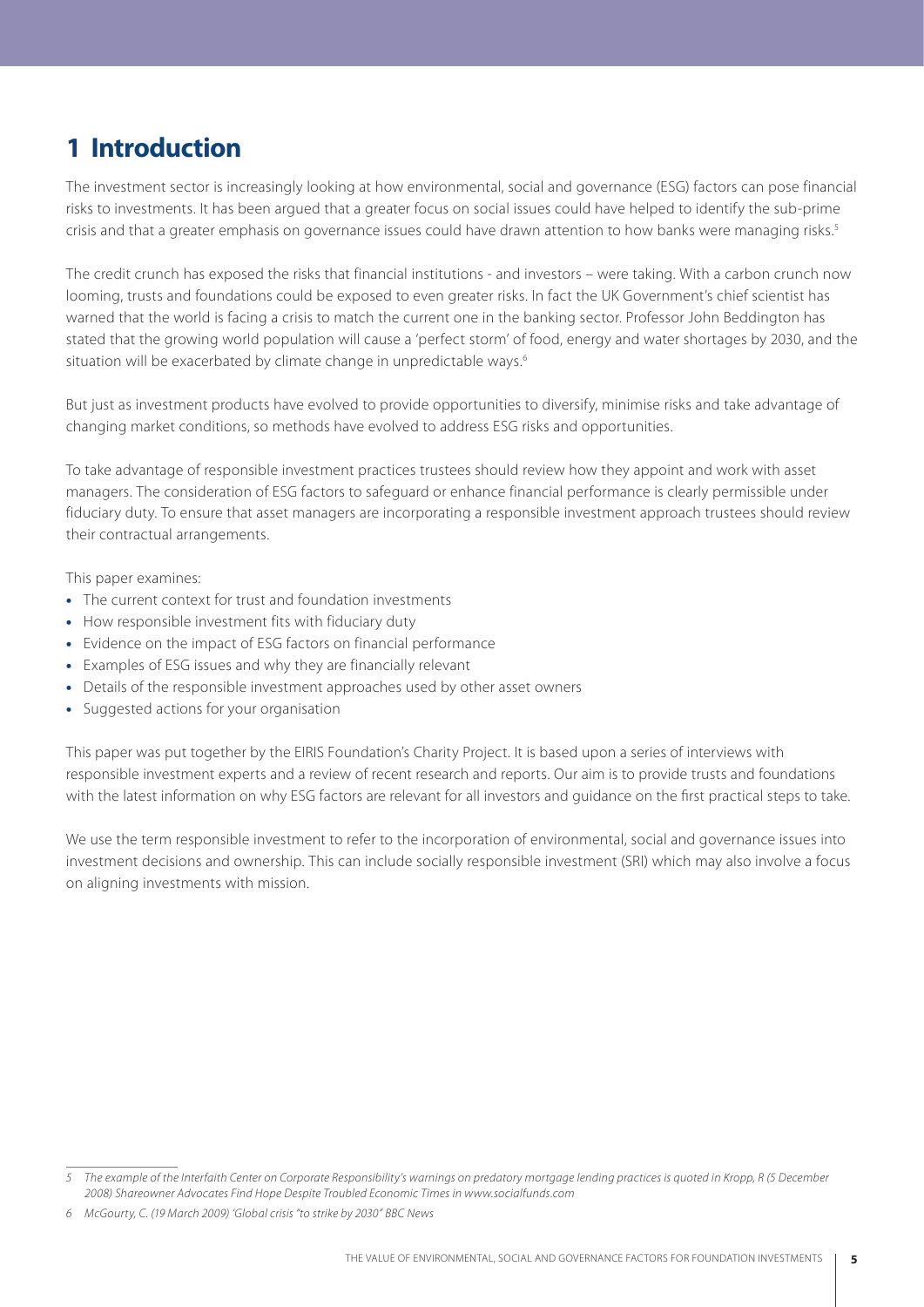# **2 The Investment Context**

The US sub-prime lending crisis, the subsequent credit crunch and global downturn has had dire consequences for investors. Trusts and foundations have lost sizeable chunks of their endowments which will impact grant recipients. Whilst it is a very difficult time for the charity sector, it is also a time to ensure that resources are managed and used effectively, and to reflect on what led us to the current situation. Anyone with a stake in the financial market has a stake in ensuring that a similar situation is avoided in future.

The Association of Chartered Certified Accountants (ACCA) has looked at the root causes of the credit crunch and concluded: 'Excessive short-termism, coupled with a lack of accountability both within financial institutions and between management and shareholders, is at the heart of the problem.'7 The financial crisis has increased the focus on 'intangible' drivers and research processes. The Marathon Club, a collaboration of investment organisations representing combined assets in excess of £170 billion, believes the credit crunch has highlighted how investment professionals are too reliant on normal channels of information, such as company reporting and are failing to capture all the available relevant 'submerged' information.8

The principle of responsible ownership has also been put under the spotlight. Some have questioned what asset owners were doing whilst the companies they own were taking excessive risks.<sup>9</sup> The financial crisis has provided a wake-up call to those trustees that did not fully understand what they were invested in and the risks they were taking. According to Ruth Murphy of Newton Investment Management, 'Some of the current problems facing the financial markets have come as a result of irresponsible business practices. …One of the biggest lessons learnt from the current economic situation is that shareholders should be holding companies to account.'

Trusts and foundations tend to have long-term investment horizons. There is now a call for all investors and companies to think and plan long-term. According to investment consultants Watson Wyatt, there is growing recognition that emphasising short-term outcomes can be detrimental to the pursuit of long-term performance goals.<sup>10</sup>

### *Key Points*

*The financial crisis highlights the significance of accountability, transparency, the consideration of ESG research in investment processes, responsible ownership and long-term investing.*

*ACCA (2008) 'Climbing out of the Credit Crunch'*

*Marathon Club (December 2008) Marathon Club Guidance For Long-Term Investing- Behavioural Aspects Of Investment Management: Lessons From The Credit Crunch*

*See for example Bingham, K. (11 December 2008) 'Could institutional investors have prevented the credit crisis?' in www.responsible-investor.com*

*<sup>10</sup> Watson Wyatt (2007) 'Investing for the Future.'*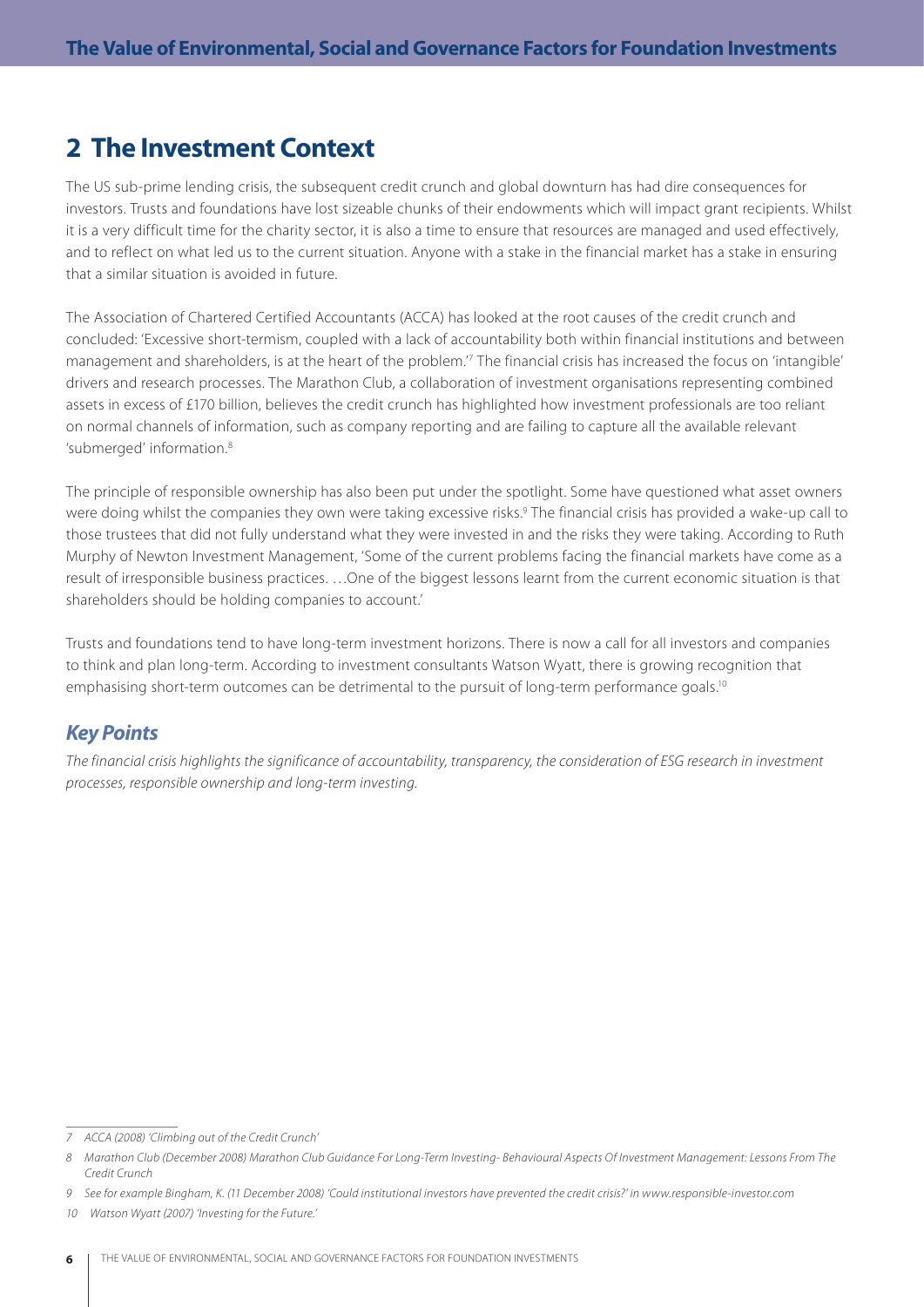# **3 Fiduciary Duty**

Responsible investment is based on creating value, mitigating ESG risks and taking advantage of ESG opportunities. Its financial focus means that it has a clear fit with fiduciary duty. In fact it is argued that trustees that do not take account of ESG risks and opportunities are failing in their fiduciary duty. Mercer Investment Consulting and others have argued that trustees have a fiduciary duty to address the financial risks posed by climate change.<sup>11</sup>

Charity trustees are required to invest to further the purposes of the charity. This is usually seen as being achieved by seeking the best return from investments at an acceptable level of risk. Under the Trustee Act 2000, trustees have a duty to consider the suitability and diversification of investments, and for charities with permanent endowments, this includes a balance between the interests of present and future beneficiaries. It is argued that this should include a consideration of the social and environmental world that future beneficiaries will inhabit.12 Additionally, the Charity Commission permits trustees to make investment decisions on moral grounds, provided that they are clear this will not put their charity at risk of significant financial detriment. The Commission also recognises that a charity may wish to influence a company both to ensure that its business is conducted in the charity's best financial interests and that its business does not conflict with the charity's responsible investment policy. The requirement of the Charities' Statement of Recommended Practice 2005 for charities to report on the extent to which social, environmental or ethical considerations are taken into account is an indication that responsible investment is a permissible strategy.

A study by leading international law firm Freshfields Bruckhaus Deringer for the UNEP FI investigated the legal implications of integrating ESG considerations into investment decisions. As with the Mercer report above the study was primarily focused on pension funds but its findings are relevant for all long-term institutional investors. In the firm's legal opinion, 'It may be a breach of fiduciary duties to fail to take account of ESG considerations that are relevant and to give them appropriate weight, bearing in mind that some important economic analysts and leading financial institutions are satisfied that a strong link between good ESG performance and good financial performance exists.' Freshfields also state, 'We think there is a strong argument that there will be a class of investments that could reasonably be assumed offensive to the average beneficiary such that they could lawfully be excluded from an investment portfolio without all the beneficiaries' express consent. That class of investments will not be fixed and a conservative approach is advisable, but the types of investment that might fall into that class include investments that are linked to clear breaches of widely recognised norms, such as international conventions on human rights, labour conditions, tackling corruption and environmental protection.'

The Freshfields study also recognises that the issues falling within fiduciary duty can change, 'Fiduciary duties evolve over time according to changes in social norms and the values of society and, to a degree, technological and market changes.<sup>13</sup>

It can therefore be argued that the view that fiduciary duty acts as a barrier to responsible investment is outdated. All trustees should be satisfied that ESG risks and opportunities are considered in their investments. The following section examines the research conducted into the impact of ESG factors on financial performance and the mounting evidence that such issues can safeguard or enhance value.

### *Key Points*

*Addressing material ESG risks and opportunities has a clear fit with the duties of trustees. A failure to do so is seen by some as a breech of fiduciary duty.*

*<sup>11</sup> See for example, Mercer Investment Consulting (2005), 'A Climate for Change. A Trustee's Guide to Understanding and Addressing Climate Risk' (The Carbon Trust, IIGCC and Mercer Investment Consulting)*

*<sup>12</sup> See for example Eurosif, Bellagio Forum for Sustainable Development and European Foundation Centre (2006) 'Primer for Responsible Investment Management of Endowments: PRIME Toolkit'*

*<sup>13</sup> Freshfields Bruckhaus Deringer (2005) 'A Legal Framework for the Integration of Environmental, Social and Governance Issues into Institutional Investment (UNEP Finance Initiative).*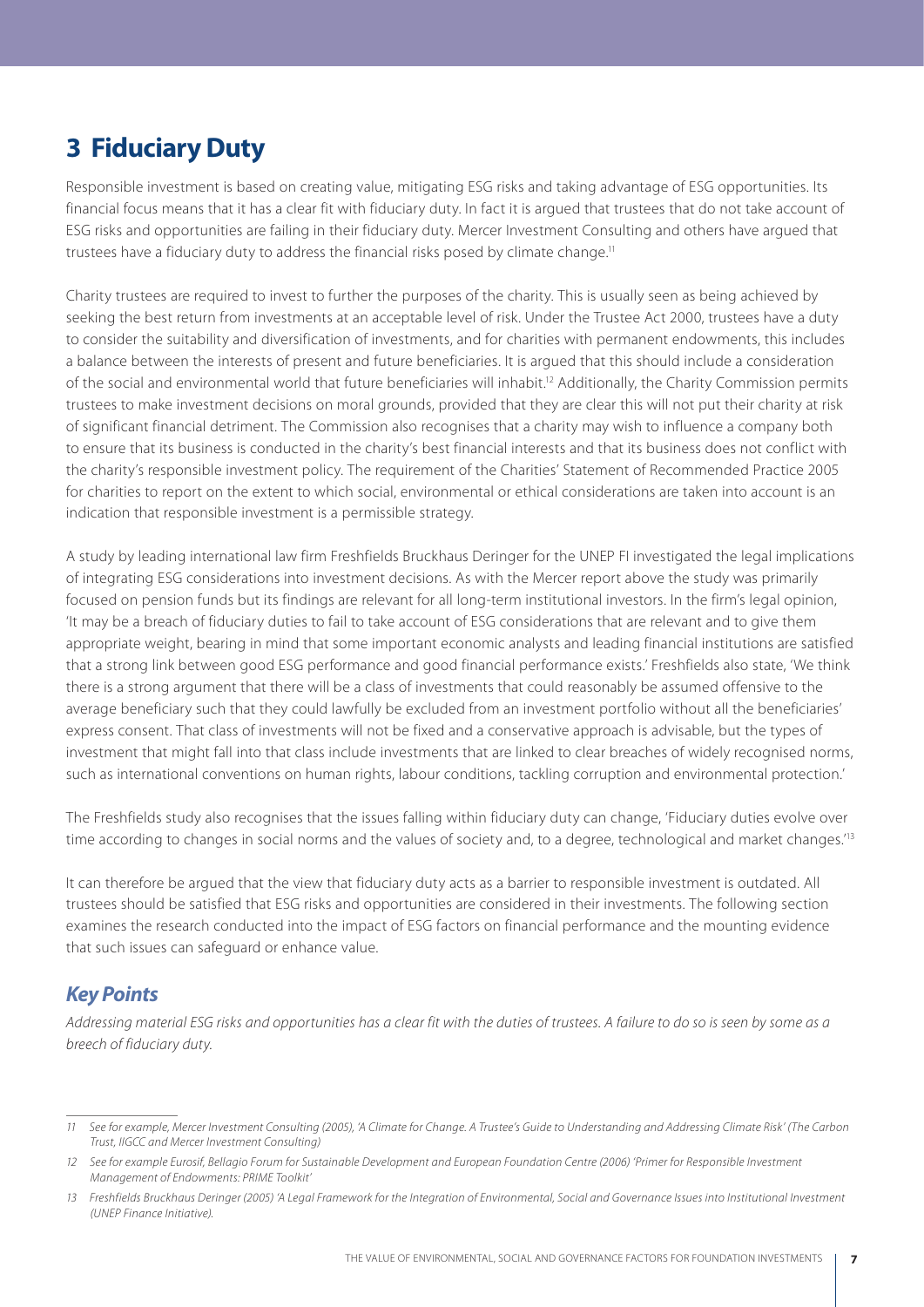In the US Rockefeller Philanthropy Advisors, As You Sow, the Jessie Smith Noyes, Nathan Cummings, Needmor, and Rose Foundations have been among the leaders in encouraging foundations to use proxy voting to enhance their missions and to protect their endowments. In 2009, at least 19 foundations filed shareholder proposals or conducted corporate dialogues on topics including energy efficiency, executive compensation, greenhouse-gas emissions, global labour rights and sustainability reporting. The As You Sow Foundation has been an active owner for over a decade and regularly files 10-20 shareholder proposals a year and engages in a similar number of company dialogues. In 2009 these include proposals and/or dialogues on climate change and greenhouse gas emissions reduction and sustainability/carbon disclosure reporting. As You Sow also publishes an annual Proxy Preview for Foundations.

# **4 Financial Performance**

ESG factors are increasingly recognised as having a potential impact on financial performance. The UNEP FI Asset Management Working Group commissioned a study into the links between ESG issues, financial value and company profitability. The study is based on twelve broker research reports, the expertise of more than 22 financial services firms and more than 1,000 pages of financial analysis. It concludes:

- **1** ESG issues are material there is robust evidence that ESG issues affect shareholder value in both the short and long term.
- **2** The impact of ESG issues on share price can be valued and quantified.<sup>14</sup>

The Who Cares Wins initiative, launched by the UN Secretary-General's Global Compact Office and endorsed by financial institutions representing more than \$6 trillion in assets, has noted significant developments since its launch in 2004. 'It is today a commonly-accepted fact that ESG issues can have a financial impact on single companies or entire sectors.<sup>'15</sup>

A focus on ESG issues can enhance understanding of how companies are likely to adapt, excel or suffer in a changing context. The inclusion of ESG factors in investment analysis can help to mitigate risks and take advantage of opportunities – an approach designed to secure the long-term sustainable financial returns needed by trusts and foundations.

Mercer Investment Consulting states, 'A growing body of academic literature spanning the finance and management disciplines has demonstrated that the integration of ESG factors into a portfolio can enhance long-term returns. A substantial portion of long-term shareholder value is generated from extra financial factors not considered in the traditional metrics reported by companies and most commonly used in valuation models by analysts and fund managers.'16

The FB Heron Foundation is a US-based grant maker which seeks to use an increasing part of its assets in support of its mission. A Southern New Hampshire University case study found that 'Heron's experience during the last ten years demonstrates that the objective of achieving competitive investment returns can be met — even when incorporating mission-related investments into an overall portfolio and asset allocation. As of December 31, 2006, Heron's total fund performance was in the upper second quartile of the Mellon All-Foundation Universe on both a trailing one-year and three-year basis, with 18% of assets in market-rate mission-related investments, 6% in below market program-related investments and 3% in grants.' As of December 2006, Heron had \$308 million in assets.<sup>17</sup>

*<sup>14</sup> UNEP Finance Initiative Asset Management Working Group (2006) 'Show Me The Money: Linking Environmental, Social and Governance Issues to Company Value'*

*<sup>15</sup> Knoepfel, I. & Hagart, G. (2009)*

*<sup>16</sup> Guyatt, D. (September 2008) 'Integrating ESG to enhance portfolio value' (Mercer Investment Consulting).*

*<sup>17</sup> Swack, M. et al (2007) 'Expanding Philanthropy: Mission-Related Investing at the F.B. Heron Foundation' Southern New Hampshire University*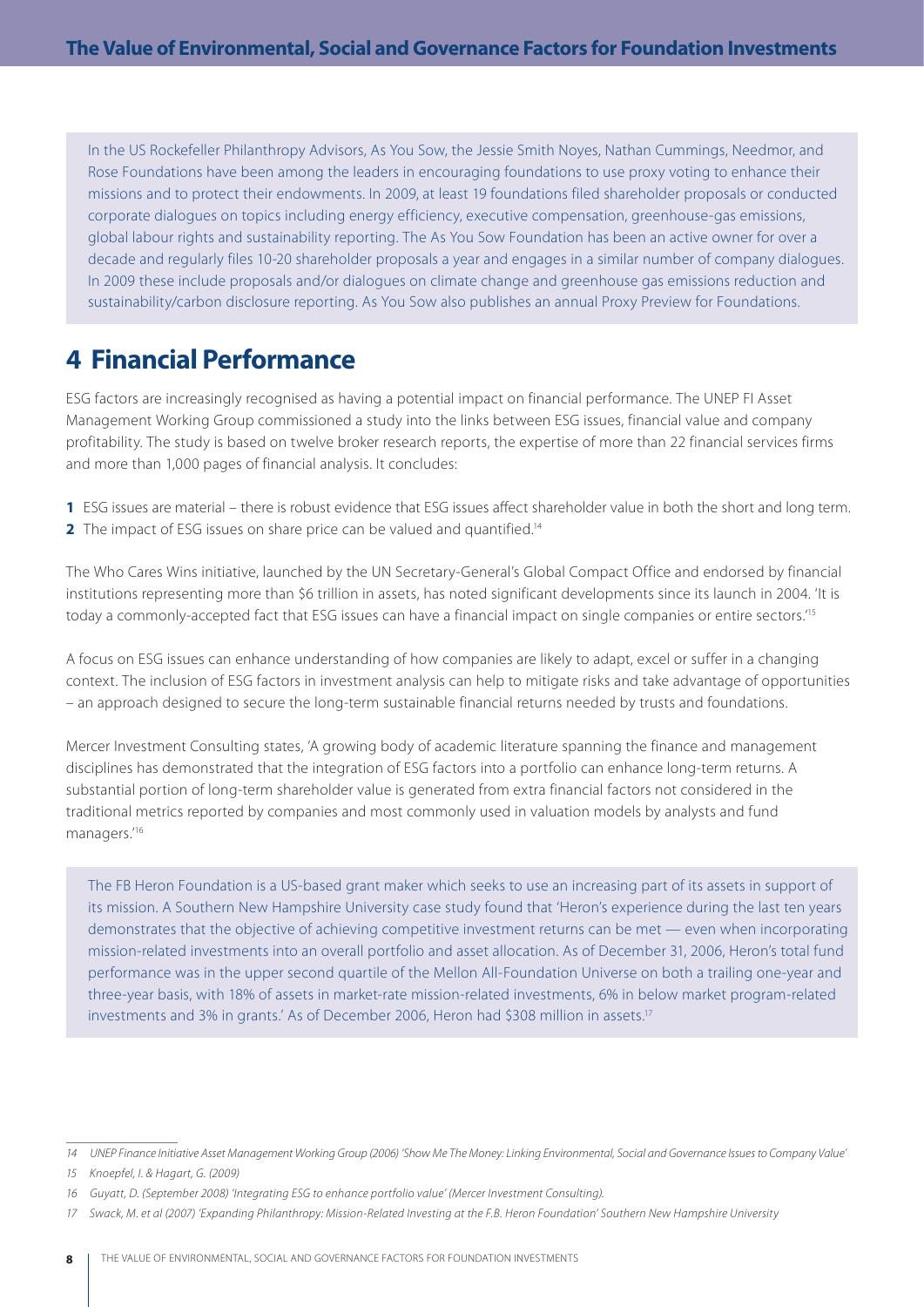Most research into the performance of responsible investment focuses on ethically screened funds, rather than processes which integrate ESG factors (though we have identified examples of these in this paper), and is based on past experience. Responsible investing is based on an assessment of future trends, of how companies will react and perform in an evolving social, environmental and regulatory context. It is therefore argued that evidence of past performance is not always relevant to future financial performance.

Cary Krosinsky carried out research in the US which showed 'sustainable investing funds have significantly outperformed mainstream indices, returning +18.7% on average over the last five years, versus the MSCI World, S&P 500 and FTSE 100's returns of +17.0%, +13.2% and +13.0% respectively. Similar outpeformance was seen over one- and three-year periods as well.' Krosinsky's analysis found that funds with low turnover substantially outperformed those with high velocity trading rather than ownership strategies.<sup>18</sup>

In 2007, UNEP FI and Mercer reviewed academic and broker research on the relationship between ESG factors and portfolio performance. Of 20 academic studies, it found evidence of a positive relationship in half of these, with seven reporting a neutral effect and three a negative association. The negative links were found in studies of screened portfolios rather than studies of ESG integration. The study also comments 'we are already seeing evidence of materiality in the returns that ESG integrated strategies are producing amongst practitioners (as evidenced by the broker studies also reviewed in this report).'19

The European Centre for Corporate Engagement (ECCE) summarised the findings of a number of academic and industrybacked studies on the effect of SRI investments on financial returns (see Appendix 2). The ECCE concluded from these studies 'Even though they do not present irrefutable evidence that SRI investments generate higher returns than 'normal' investments, most studies have found that they do not result in worse performance either, while, at the same time, they might actually decrease risk exposure.'20 Most of these studies focus on funds that screen out companies.

As well as mitigating risks, ESG integration can help to identify opportunities for growth and development. In recent years a variety of themed funds have been launched looking at climate change, cleantech, greentech and sustainable development themes. Some sustainability-themed products, such as timber and microfinance, are seen as non-correlated investments and so useful for diversification and managing risk.<sup>21</sup>

A common conclusion from performance studies is that fund manager quality and strategy implementation are as important as the inclusion of ESG issues.<sup>22</sup> As with any investment approach, the skills of the asset manager and their stock selection abilities will be critical. Appointing asset managers with the relevant skills in integrating ESG factors into their investment approach is therefore crucial.

Some investors are concerned that responsible investment will involve higher investment management fees. However, in the 2008 Responsible Investment Landscape survey only one in five asset owners felt they were paying more for responsible investment strategies.23 The FB Heron Foundation's investment management fees in 2006 were 34 basis points, which is below the mean of other private foundations in widely known investment surveys.<sup>24</sup> Whilst initial costs

*<sup>18</sup> Krosinsky, C. & Robins, R. (2008), 'Sustainable Investing' Chapter 2.*

*<sup>19</sup> United Nations Environment Programme Finance Initiative and Mercer (2007) 'Demystifying Responsible Investment Performance: A review of key academic and broker research on ESG factors'*

*<sup>20</sup> European Centre for Corporate Engagement (2007) 'Use of Extra-Financial Information by Research Analysts and Investment Managers'*

*<sup>21</sup> See for example Kraussa, N. & Walterb, I. (2008) 'Can Microfinance Reduce Portfolio Volatility?' (New York University).*

*<sup>22</sup> See for example, Metrick, C. (September 2008) 'Responsible investment and defined contribution plans – addressing frequently heard concerns' (Mercer Investment Consulting)*

*<sup>23</sup> Responsible Investor (2008) 'Responsible Investment Landscape 2008: Asset Owners.'*

*<sup>24</sup> Swack, M. et al (2007) 'Expanding Philanthropy: Mission-Related Investing at the F.B. Heron Foundation' Southern New Hampshire University*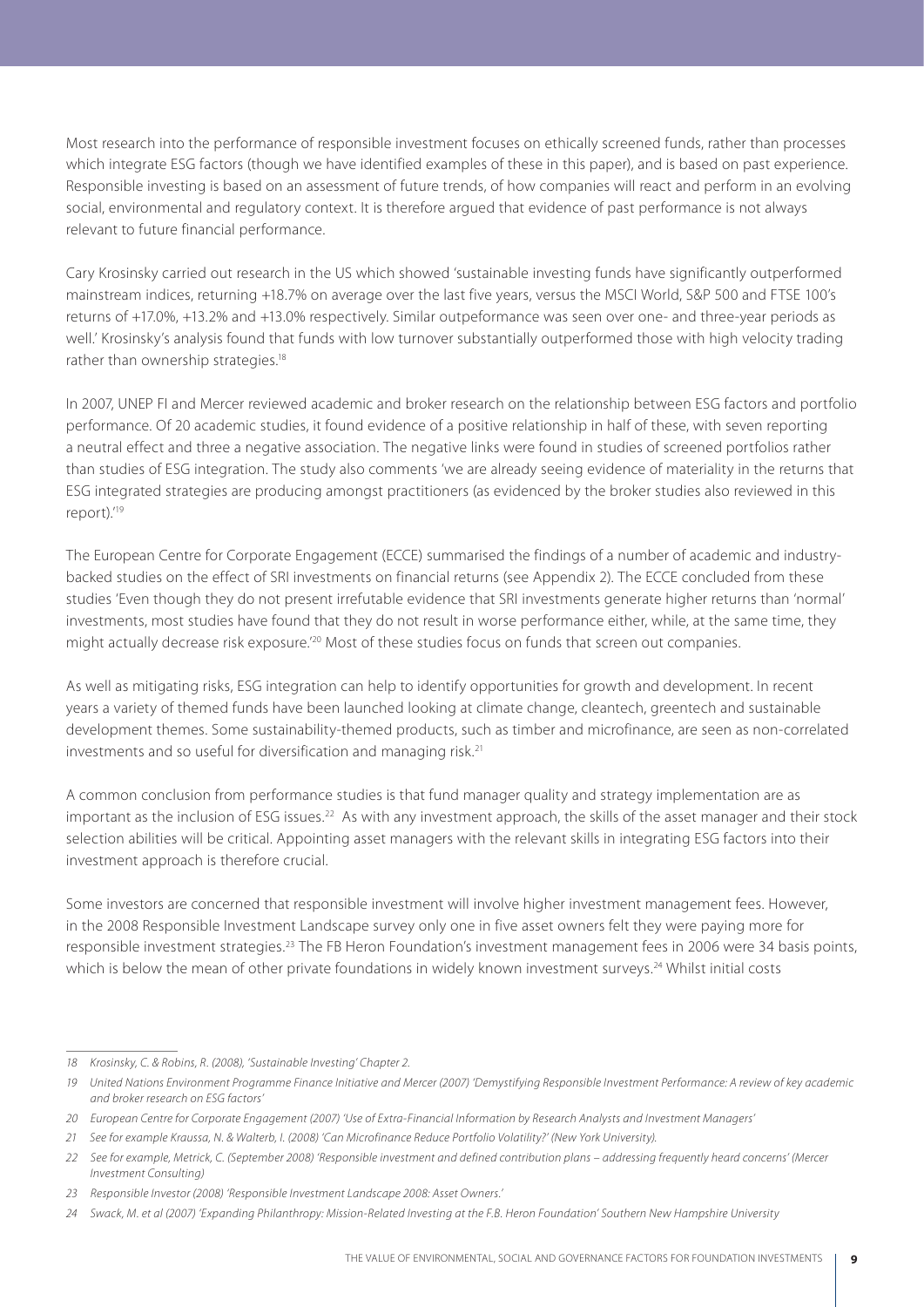could be higher, benefits can be greater in the long run. ESG integration can be seen as an insurance approach, which safeguards returns which would otherwise have been forfeited.<sup>25</sup>

It is the risk of not acting, of not considering ESG factors that poses risks and potentially significant costs to investors. The following section explains why ESG factors can be material and gives examples of financially relevant issues.

#### *Key Points*

*There is growing evidence that ESG integration can safeguard and enhance returns. Research commissioned by UNEP FI found robust evidence that ESG issues affect shareholder value in both the short and long term.*

The Needmor Fund is a small US foundation which has employed a mission related strategy for over fifteen years (this includes screened equities, an active share owner engagement programme and deposits with community banks). In 2006 the foundation had investments of \$26 million. Sarah Stranahan compared the recent financial performance of these investments with a foundation that was started by the same family, uses the same investment consultant and has a similar investment strategy, but does not consider mission related issues in its investments. In the year to October 31st 2008, Needmor was down 24.1% and the traditional foundation was down 28.6%. Over a five year period Needmor was up 3.6% compared to the traditional foundation's 3.2%. Stranahan believes asset allocation accounts for some of the difference - particularly Needmor's overweight position in cash and fixed income. But she puts 2.5% of Needmor's 4.5% outperformance down to the quality bent of their equity fund manager. She argues that this acts as a modest hedge and helps to reduce volatility.<sup>26</sup>

### **5 ESG Risks and Opportunities**

The most financially-relevant ESG factors can arise from the actions and reactions of regulators, consumers, suppliers, employees and financial markets. Material factors will vary across sectors. For example, supply chain issues and reputation damage can be key for the retail sector, water resource constraints may be increasingly important for beverage companies, and risk control and quality of lending will be significant for the banking sector. This section describes just three of the many ESG factors which can be material for investors.

Trustees do not have to become experts in an array of ESG concerns. Rather, they should ensure that asset managers have such expertise.

The Wellcome Trust is by far the biggest charity investor in the UK. Writing at the end of 2008, Danny Truell and Nick Moakes gave their views on the future investment trends for the Trust, 'We believe that the strong performance of most financial assets between the start of the 1980s and the middle of 2007 was underpinned by the secular decline in bond yields around the world over that time. We doubt that that favourable wind will continue over the next decade or so. We are therefore focusing increasingly on long-term themes that we see as key to global economic activity in future. Among these, we are especially interested in the broad area of scarce resources including energy, environment, food and water; the impact of ageing on society; the emergence of new drivers of global growth in Africa, Asia and Latin America; and the development of a knowledge economy in the developed world.... As the world changes, the portfolio will continue to adapt and evolve to meet the Trust's mission.'<sup>27</sup>

*<sup>25</sup> See for example Knox S & Maklan S (2004) 'Corporate Social Responsibility: Moving Beyond Investment Towards Measuring Outcomes' European Management Journal*

*<sup>26</sup> Stranahan, S (January 11,2009) 'A tale of two foundations' in Responsible Investor*

*<sup>27</sup> Truell, D. & Moakes, N. (2008) 'Going for growth: What makes a successful investment strategy?' In Effect magazine winter 2008*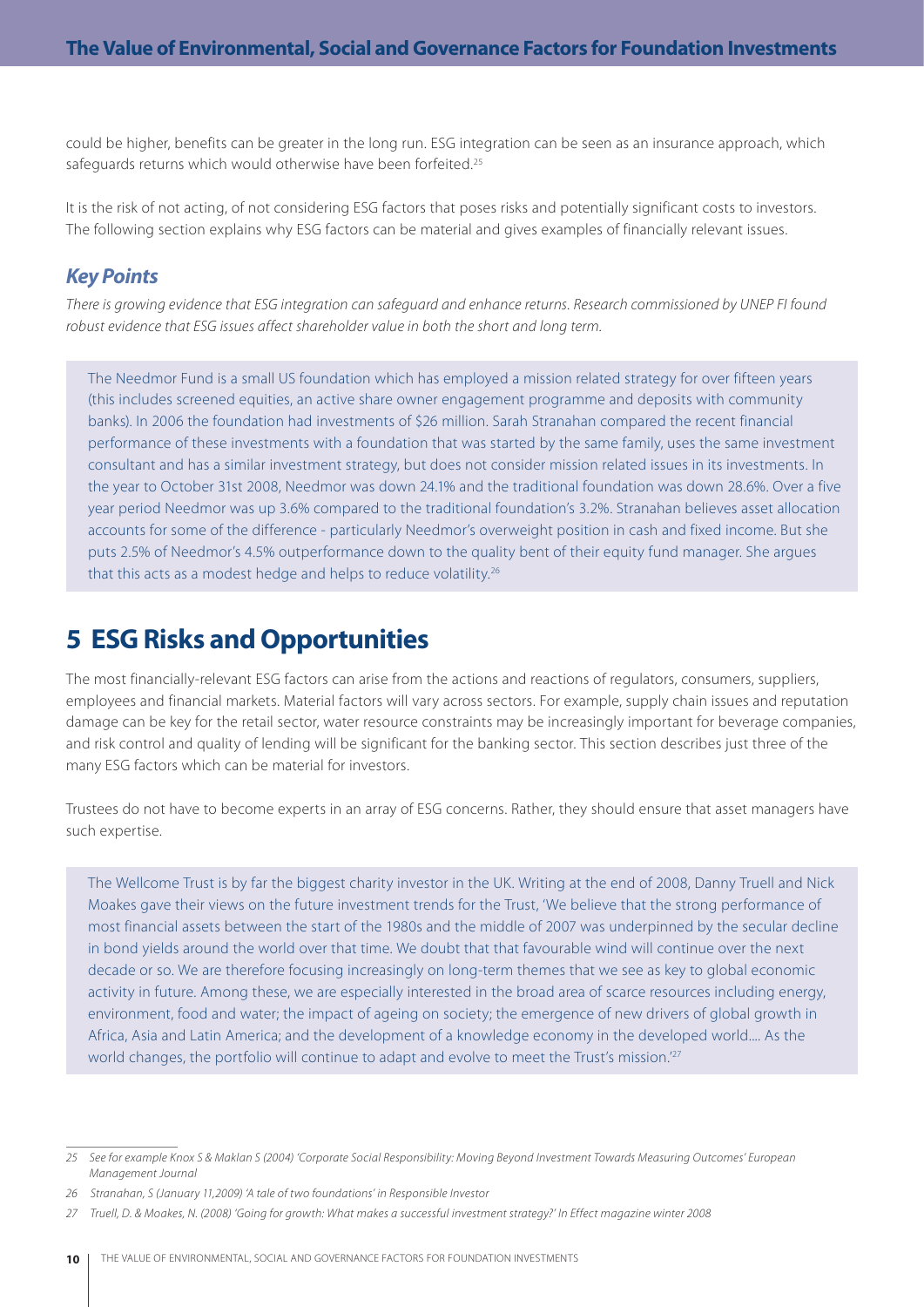#### *5a Governance*

The credit crunch and near collapse of the banking sector has put governance under the spotlight and highlighted the potential consequences of poor performance in this area. It is now widely recognised as an issue that all investors should consider – the way in which a company is governed is seen as key to the way it performs.

Remuneration structures have been criticised for creating excessive short-termism which, along with poor risk management, acted against the long-term interests of companies and their shareholders. Investors are increasingly looking to companies to incentivise long-term thinking and longer-term performance.

As leading responsible investment proponent Hermes states, 'Corporate governance is increasingly considered to be an integral part of a trustee's fiduciary duty, as well as enhancing the long term performance of their investments.'28 In 2008 the Association of British Insurers (ABI) published research showing that companies with the best corporate governance records produced returns 18% higher than those with poor governance. The research also shows that shareholders investing in a poorly governed company suffer from low returns. £100 invested in a company with no corporate governance problems leads to an average return of £120 but if invested in the worst governed companies the return would have been just £102. The ABI also found that the volatility of share returns is 9% lower for well-governed companies than poorly governed companies.<sup>29</sup>

Mark Steinert, Global Head of Equity Research at UBS Investment Bank commented, 'Now more than ever before, assessing a company's relative governance characteristics is critical to investment analysis,<sup>130</sup>

The key governance issues include board structure, independent board leadership, separation of Chairman and CEO, executive compensation, shareowner rights, accounting and audit quality and corporate culture.<sup>31</sup>

Understanding of governance issues is evolving to include the broader management of risks, including ESG risks, particularly at board level. Research conducted by EIRIS in 2009 found that whilst companies in the FTSE All World Developed Index improved ESG risk management between 2005 and 2008, in 2008 only a quarter of companies disclosed adequate risk management and that the financial sector showed the poorest performance of all of the sectors.<sup>32</sup>

#### *Key Points*

Poor corporate governance has been shown to have serious consequences. The way a company is governed can affect its *performance and should be a concern of all shareowners.* 

The Joseph Rowntree Charitable Trust is one of the pioneers of responsible investment. It employs negative and positive screens as well as an active ownership strategy on its portfolio, which has outperformed its benchmark in seven of the last nine years.

*<sup>28</sup> www.hermes.co.uk/eos\_value\_creation.aspx*

*<sup>29</sup> ABI (2008) 'Governance And Performance In Corporate Britain'*

*<sup>30</sup> UBS press release (8 November 2008)*

*<sup>31</sup> Guyatt, D. (September 2008) 'Integrating ESG to enhance portfolio value' (Mercer Investment Consulting)*

*<sup>32</sup> EIRIS (2009) At risk? - How companies manage ESG issues at board level*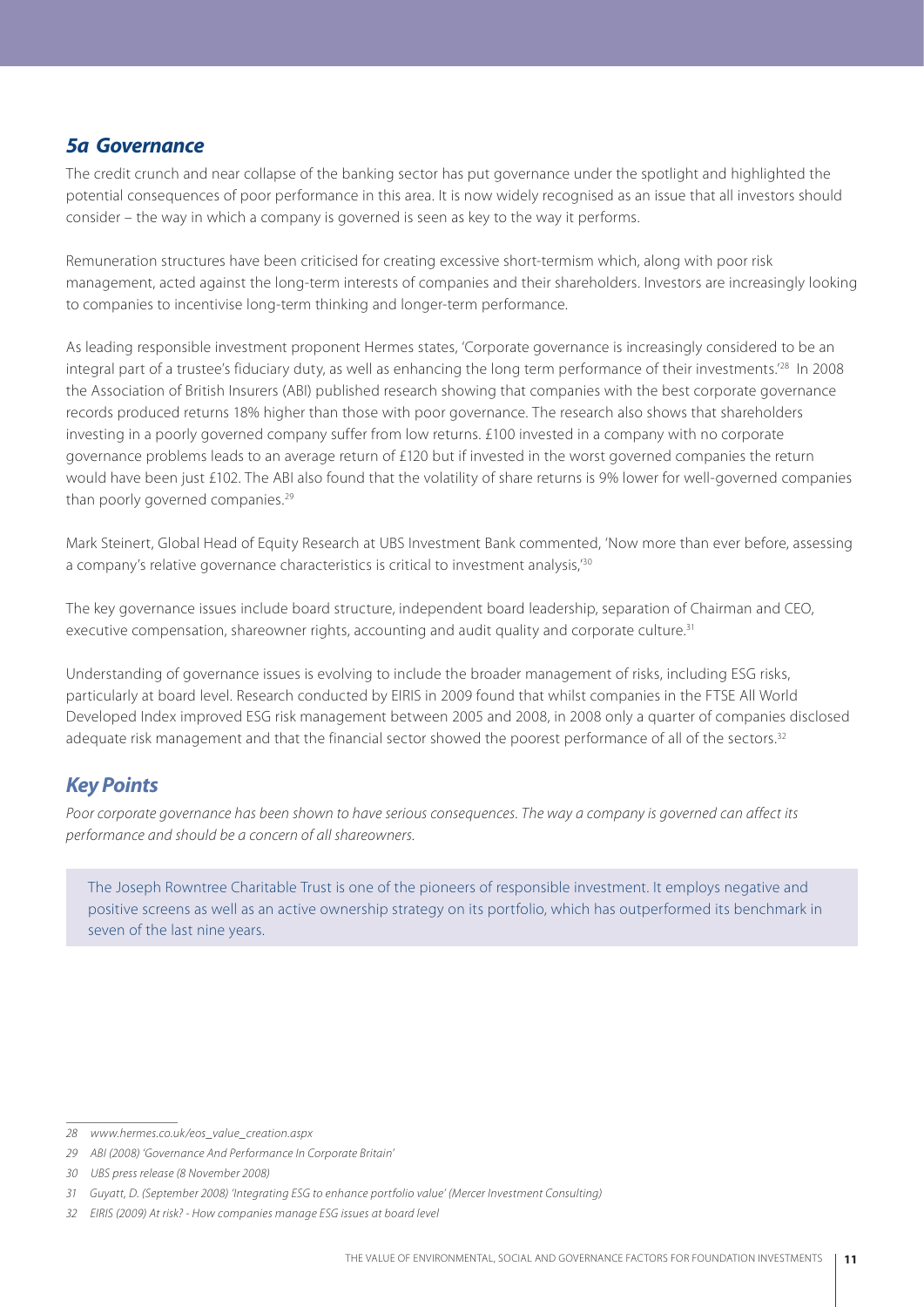#### *5b Climate Change*

Whilst some financially material ESG issues vary by sector and company, there is a growing consensus that climate change will be financially significant to all companies. It presents a systemic risk and the Stern Review<sup>33</sup> clarified the threats posed to the economy and the financial impact of not addressing climate change.

Climate change presents risks (as well as opportunities) for all investors. EIRIS has summarised these as:

- **Regulatory challenges** national and international policy frameworks for reducing Greenhouse Gas (GHG) emissions are providing an imperative to reduce operational emissions. The Kyoto Protocol entered into force in 2005 with GHG reduction targets, and will be succeeded by the Copenhagen treaty in 2013. Existing and emerging product standards (such as the EU Directive on the Energy Performance of Buildings), environmental taxes and compliance costs now need to be factored into companies' operational costs.
- **Changing market dynamics** higher and fluctuating energy costs, along with the Emissions Trading Scheme now in operation across the EU, present a significant impact, in particular for energy-intensive industries such as electricity, oil and gas, manufacturing and transportation.
- **Changing weather patterns** the physical risks of climate change include damage to assets as a result of flooding, storms, rising sea levels and other extreme weather events. Sectors such as agriculture, forestry, insurance, tourism and fisheries could be most affected.
- **Reputational** customer, employee, investor and societal perceptions are having an increasing impact on brand value.<sup>34</sup>

Climate change is not just an issue that will affect future generations and be relevant for long-term investors. As Susanna Jacobson of Mercer Investment Consulting explains, 'The impact of climate change is being felt now. Companies are already the subject of national and international regulations and emissions trading.'

As well as facing a number of risks, there are opportunities that climate change presents for companies and investors. Companies that mitigate climate risk may be able to gain competitive advantage in relation to peers – due to reduced costs, access to new markets or improved reputation. The fiscal stimulus packages announced by Barack Obama and others include a focus on the renewable energy sector. For reasons of energy security, job creation and carbon risk, renewable energy technologies and energy efficiency developments are likely to receive significant investment.

Of course, as well as the financial case for considering climate change in investments, there is a strong mission case for charities to consider the issue. As organisations with a social or environmental mission, trusts and foundations should be concerned about the world in which current and future beneficiaries will live. Organisations that provide grants to environmental projects should also use investments to tackle climate change and ensure they are not undermining programme work through investments.

#### *Key Points*

*Climate change presents a systemic risk for investors. Regulation, resource constraints, emissions trading, the price of carbon and waste disposal are already having an impact on company operations. Investors should be mitigating the risks and taking advantage of the opportunities presented by climate change.*

The Paget Charitable trust has investments of around £4 million. It employs a number of screens on its portfolio and has also invested in wind farms. Joanna Herbert-Stepney recalls, 'We invested in wind farms because it was a good financial investment. We would not have invested just for environmental reasons.'

*<sup>33</sup> Stern, N. (2006) Stern Review: The Economics of Climate Change*

*<sup>34</sup> Adapted from EIRIS (2008) 'The state we're in: global corporate response to climate change and the implications for investors'*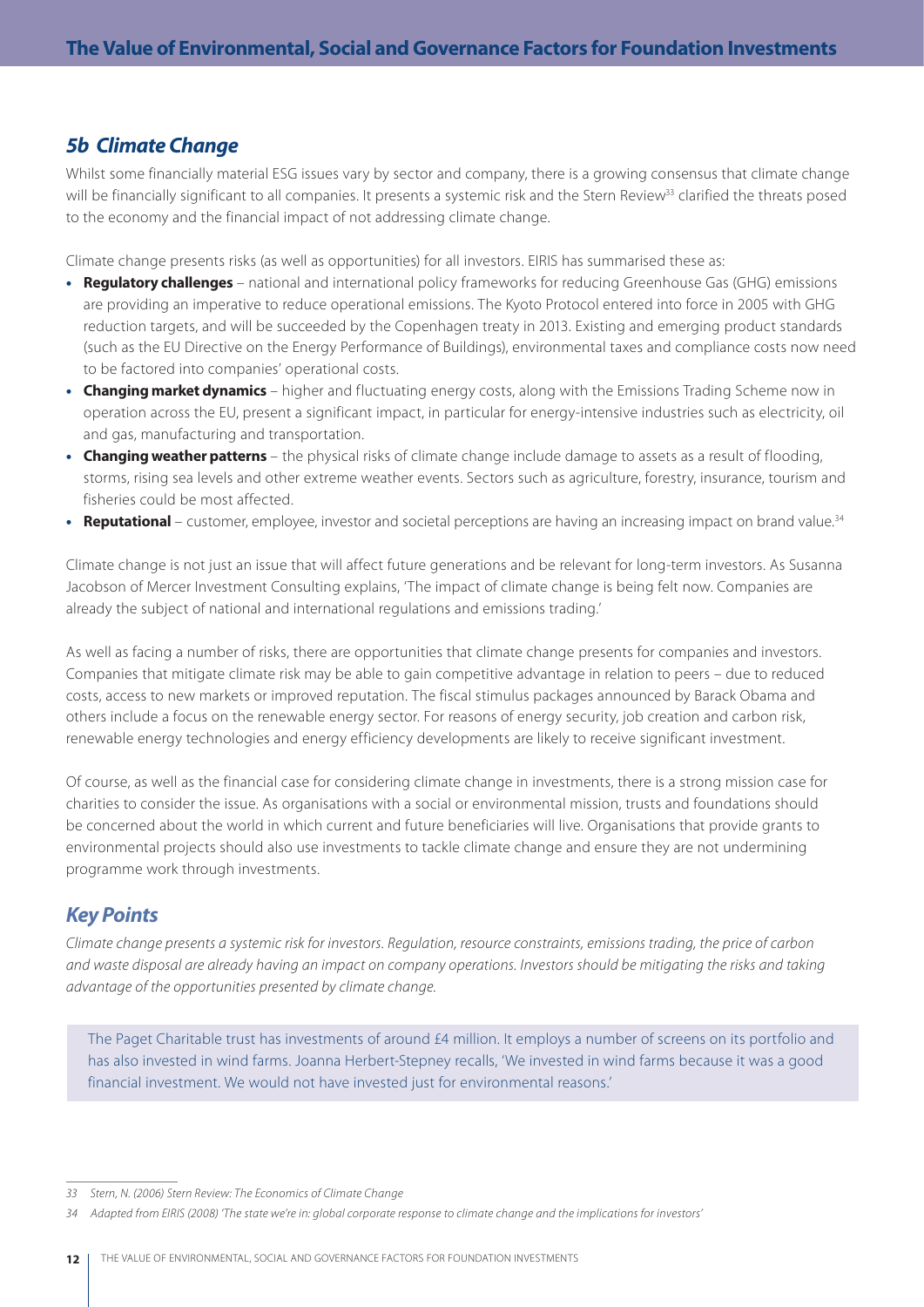### *5c Social Factors*

There are also a range of social issues that can be financially relevant – the extent of their potential financial impact can vary by sector. Issues such as labour standards in supply chains, human rights, health and safety, bribery and corruption and stakeholder relationship management can be material.

The CFA Institute recognises that such issues play a significant role in the public's view of companies. 'News of a poor safety record or the use of forced labour has the potential to damage a company's reputation. That negative reputation, in turn, adversely affects the financial prospects of the company in the public eye by depressing revenue or prompting new regulatory burdens. …Investors need to understand the social risks that threaten the reputation and brand integrity of the companies in which they invest.' 35

Companies with good corporate social practices and stakeholder relationships can enjoy the benefits of customer loyalty, employee retention and social licence to operate whilst reducing the risks arising from safety issues (consumer, employee and community), potential boycotts and loss of corporate reputation.<sup>36</sup>

### *Key Points*

*Social factors such as labour standards, community relations or health and safety can negatively impact a company's reputation and brand value, which can have consequences for financial performance.*

The experience of the Nuffield Foundation demonstrates that investments made for financial reasons can also fit with the mission of the organisation. The Foundation does not see itself as making mission investments, but has made investments that could be seen as supporting its mission. James Brooke Turner, commented, 'The investment committee has invested in a medical venture company, strictly as an investment however. The fact that it aligns with our mission is welcome but incidental.<sup>'37</sup>

*<sup>35</sup> CFA Institute Centre for Financial Market Integrity (2008) 'Environmental, Social, and Governance Factors at Listed Companies: A Manual for Investors'*

*<sup>36</sup> Knox S & Maklan S (2004) 'Corporate Social Responsibility: Moving Beyond Investment Towards Measuring Outcomes' European Management Journal*

*<sup>37</sup> Quoted in Nissan, S. & Bolton, M. (2008) 'Mission Possible: Emerging opportunities for mission-connected investment' (New Economics Foundation).*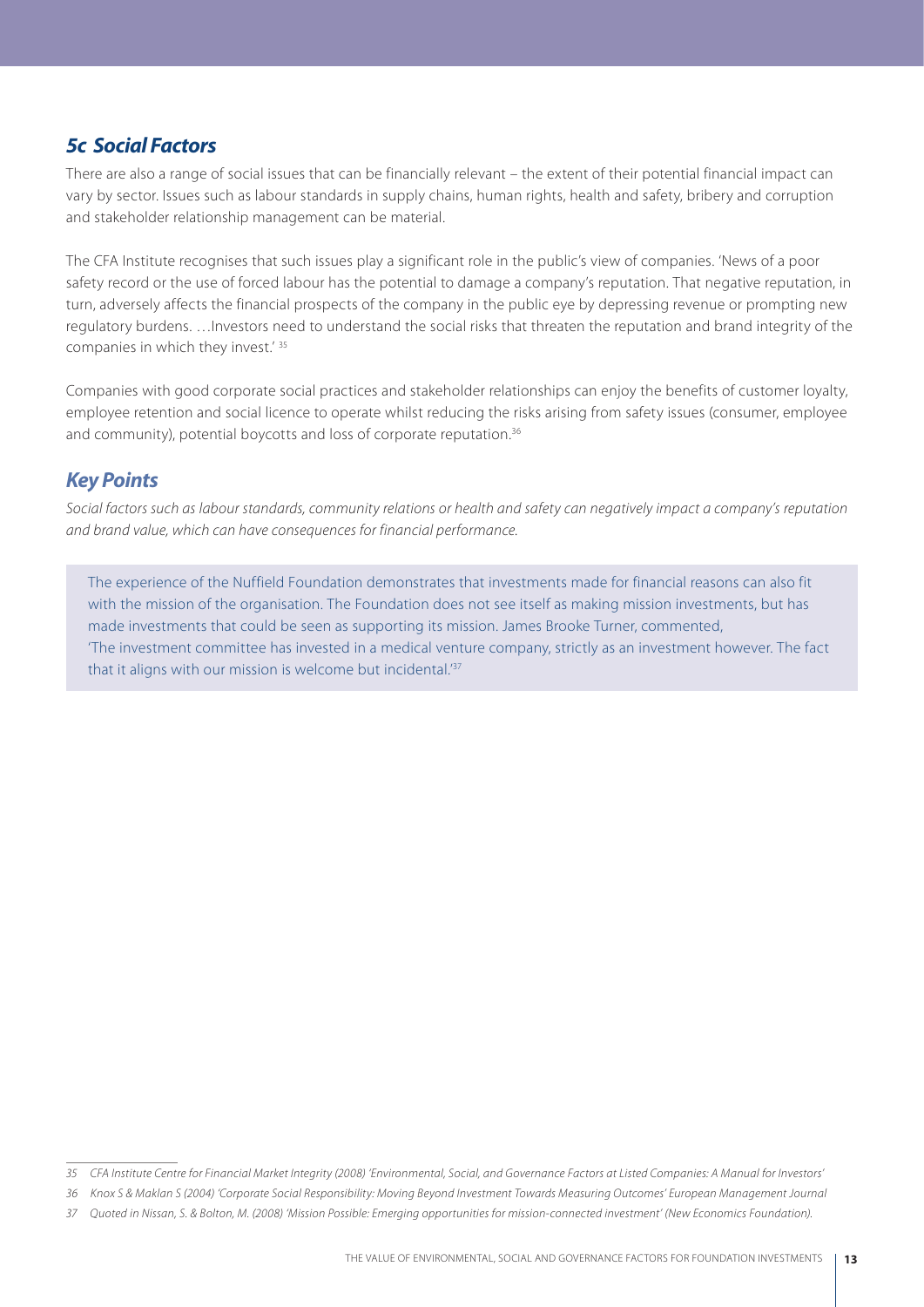### **6 What Are Other Asset Owners Doing?**

Most trusts and foundations have tended to be behind the curve when it comes to responsible investment. Trustees can benefit from the skills and techniques employed by a growing group of mainstream asset managers and owners that integrate ESG issues.

Responsible investment is no longer the preserve of a handful of niche investors. In 2007 one in nine investment dollars run by fund managers or institutional investors in the US was managed following socially responsible principles.38 Whilst in Europe at the end of 2007 the SRI market was estimated to represent €2.7 trillion in assets. The UN PRI encourages investors to integrate ESG factors into investment and become active shareholders. It is one of the largest ever institutional investment coalitions comprising over 470 asset owners and managers representing assets of \$18 trillion an indicator of the growing recognition of responsible investment as a value driver. Over 50 UK organisations are signatories including public and corporate pension funds and asset managers. Six international (but no UK) trusts and foundations have so far signed up to the principles. Through the UN PRI, investors are collaborating to engage with companies, to improve company behaviour, policies or performance.

European public pension funds have been leading the way in relation to responsible investment. A number of prominent funds have put ESG integration at the core of their investment strategy and have also invested in the renewables sector. Examples include the Universities Superannuation Scheme and the Environment Agency Pension Fund in the UK and ABP and PGGM in the Netherlands.

The French pensions reserve fund (FRR) adopted a responsible investment strategy in April 2008 aimed at tracking and preventing the extra-financial risks that could have an impact on the fund's reputation. The FRR makes reference to the fundamental norms and standards related to the ten principles of the UN Global Compact as the basis for its responsible investment strategy. The fund's approach consists of identifying companies that are accused of breaching these principles and engaging with the worst offenders. Nada Villermain-Lecolier, head of responsible investment at FRR, says the fund operates with an "internal conviction" that integrating ESG factors into investment maximises riskadjusted returns over the long-term. The FRR operates a broader policy of integrating ESG factors into the investment mandates of all the asset managers it hires, in line with the aims of the UN PRI, and votes all its shares globally.

The activities of these asset owners has helped to drive the development of responsible investment products and approaches. They have demonstrated the feasibility of ESG integration. Trusts and foundations should now follow suit, ensuring that their investments take full and proper account of material risks and opportunities, to find out how, see the 'Practical steps' section below.

### *Key Points*

*Responsible investment practices have been pioneered by a range of mainstream investors, including high profile public pension funds. Signatories to the UN PRI now represent \$18 trillion, an indication of the growing recognition of ESG integration as a value driver.*

*38 Social Investment Forum (2007) '2007 Report on Socially Responsible Investment Trends in the United States'*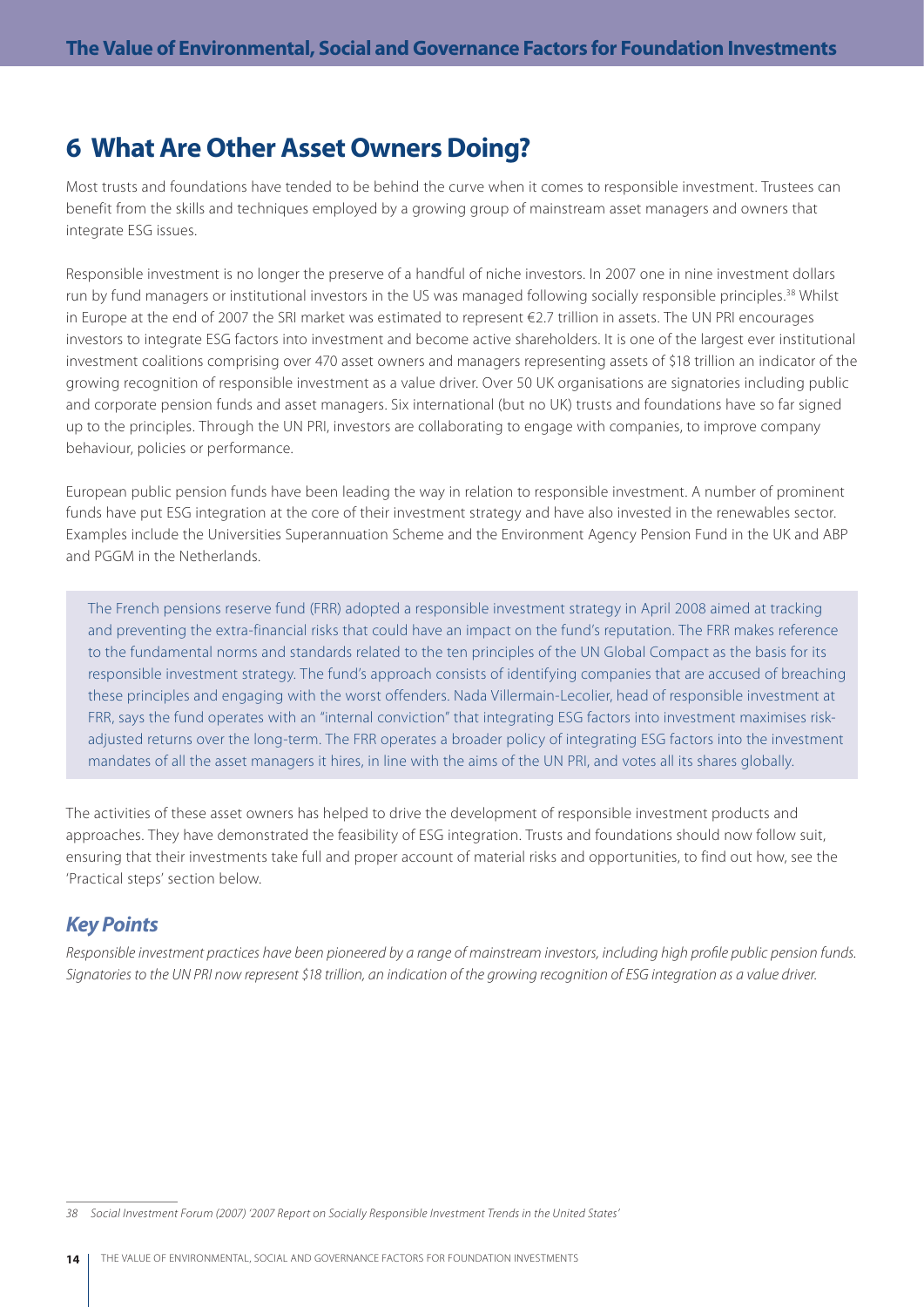# **7 Practical Steps**

If your trust or foundation is interested in responsible investment there is a range of steps you can take – which require a varying amount of time or resources:

#### **1 Agree your position**

The first step for any trust or foundation considering responsible investment is to determine your beliefs and position in relation to responsible investment. This could involve examining the available information (see for example the additional resources section at the back of this paper), and bringing internal or external experts to meetings. This may involve the advisers and investment managers listed in www.charitysri.org or other foundations with a responsible investment approach.

#### **2 Research your investment manager's expertise**

Once your board has agreed that it wishes to address ESG risks and opportunities, a simple next step is to look into the expertise and skills of your current investment manager(s) and determine if they currently or could potentially meet your needs. Seeking assurance from fund managers that they are incorporating ESG factors into research and investment processes can also encourage more fund managers to take action in this area. Explicit demand from clients is likely to prompt a wider adoption of ESG integration.

An initial assessment can be made of the investment manager's commitment to responsible investment and involvement in ESG related initiatives through the following sources:

- Are they a signatory to the UN PRI? (www.unpri.org/signatories) Is their UN PRI assessment publicly available?
- How well do they rate in the FairPensions ranking of fund managers according to engagement practices, integration of environmental and social issues, and transparency? (www.fairpensions.org.uk/benchmarks)
- Are they a member of the Institutional Investors Group on Climate Change? (www.iigcc.org/membership.aspx)
- Are they a signatory to the Carbon Disclosure Project? (www.cdproject.net/signatory-investor-listing.asp)

Other information may need to be obtained directly from your asset manager. Appendix 3 includes a list of suggested questions.

Trusts and foundations that use the services of an investment consultant could ask them to investigate the approach of investment managers to ESG integration. Mercer, for example, has started to incorporate such research into their mainstream rating of managers.

#### **3 Include ESG integration in your investment mandate**

Trustees should ensure that ESG integration forms part of their contractual agreements with asset managers. Penny Shepherd, Chief Executive of UKSIF, believes, 'Trustees need to integrate sustainability issues fully into their governance role. This is about investment beliefs and improved contractual relationships, not about usurping the roles of investment consultants or fund managers. Quality of responsible investment must become a significant factor in the awarding and retaining of mandates.' Aviva Investors, for example, announced in 2008 that it will include a clause on responsible investment in all of the contractual investment management agreements proposed to clients.

#### **4 Join collaborative initiatives**

Trusts and foundations can sign up to collaborative initiatives such as the Carbon Disclosure Project. Even with a small asset base, the name and reputation of foundations can add weight to initiatives that encourage companies to improve their performance or practices in relation to ESG issues. Trusts and foundations with a strong commitment to responsible investment could join the UN PRI.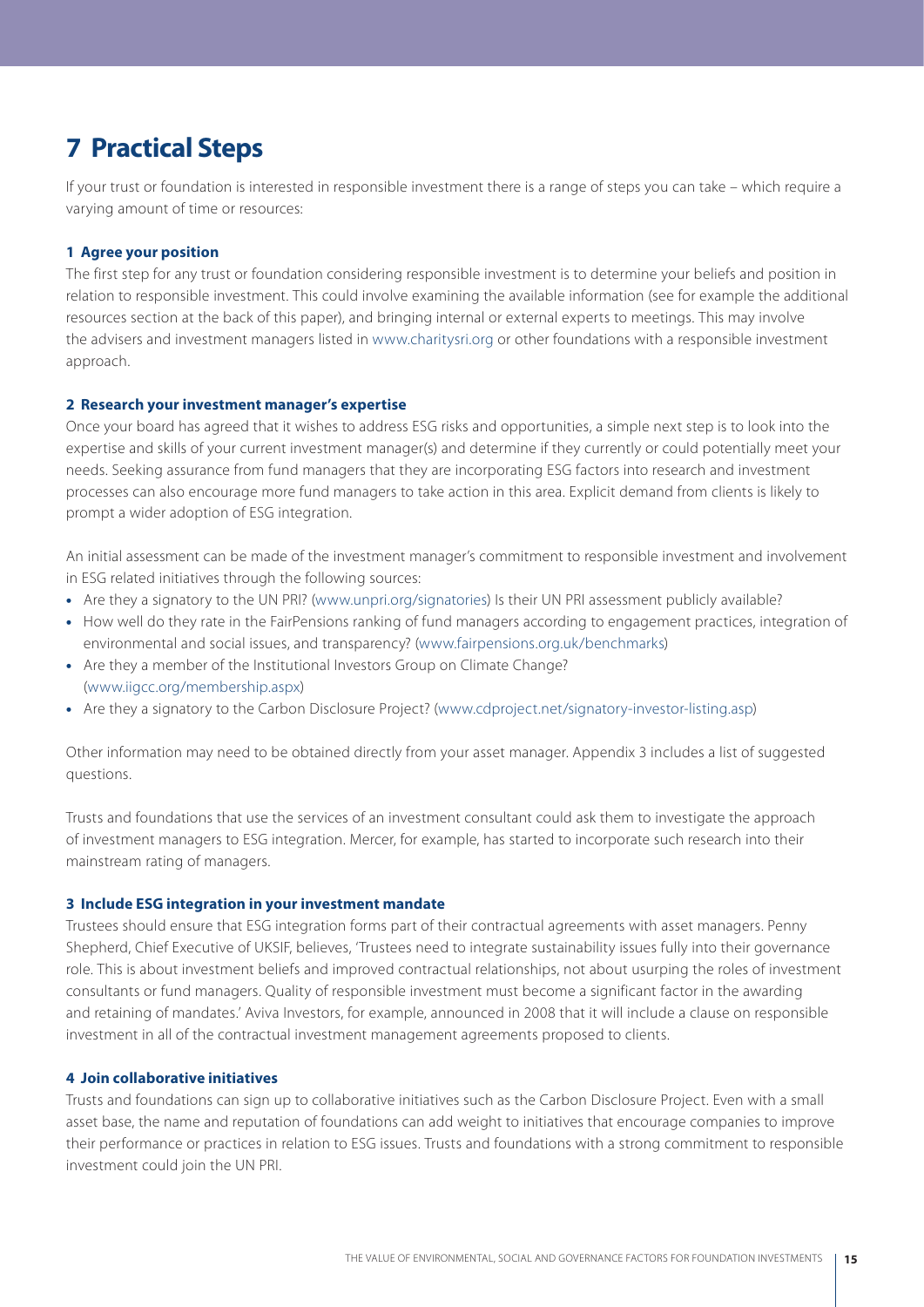#### **5 Vote your shares on ESG related issues**

Trustees can look into the voting record of investment managers and instruct them to vote your shares on ESG issues. This may be particularly relevant for investors in US stocks where there are many ESG resolutions.<sup>39</sup> Investors in pooled funds can encourage fund managers to do the same.

#### **6 Engage with companies directly or via asset managers**

You can encourage companies to improve ESG practices, performance and reporting.

#### **7 Invest in themed funds such as greentech, microfinance or timber**

In recent years there has been a proliferation of sustainability themed funds, providing opportunities to invest in companies and projects that tackle climate change, provide solutions or alternative energy sources. Some investors use these funds as 'satellite portfolios' to provide uncorrelated returns to the core holdings. There are opportunities to invest in private equity, property and fixed income as well as equities.

#### **8 Invest in responsible investment funds that use ESG integration**

There are a variety of funds – sometimes termed socially responsible investment (SRI) funds which use techniques for integrating ESG issues, engaging with companies or investing in companies with positive ESG practices.<sup>40</sup>

#### *Key Points*

*Trusts and foundations should discuss the arguments presented in this paper and decide if they wish to incorporate ESG risks and opportunities in their investments. Research and interaction with fund managers should determine the extent of their expertise and activity in this field. Trusts and foundations can also join collaborative initiatives and become active owners – voting shares and engaging with companies.* 

The Swedish Foundation for Strategic Environmental Research, Mistra, supports research to promote sustainable development and ensure a healthy environment. It aims to manage its assets in a way that balances limited risktaking with the seeking of high returns. The Foundation's investment strategy is designed to take ESG criteria into account. Mistra follows the asset managers' work to integrate sustainability into the mandates. Mistra has been active in the area of responsible and sustainable investment.

*<sup>39</sup> Details of these can be found in the proxy preview published annually by the As You Sew Foundation*

*<sup>40</sup> A database of SRI funds can be found at www.charitysri.org*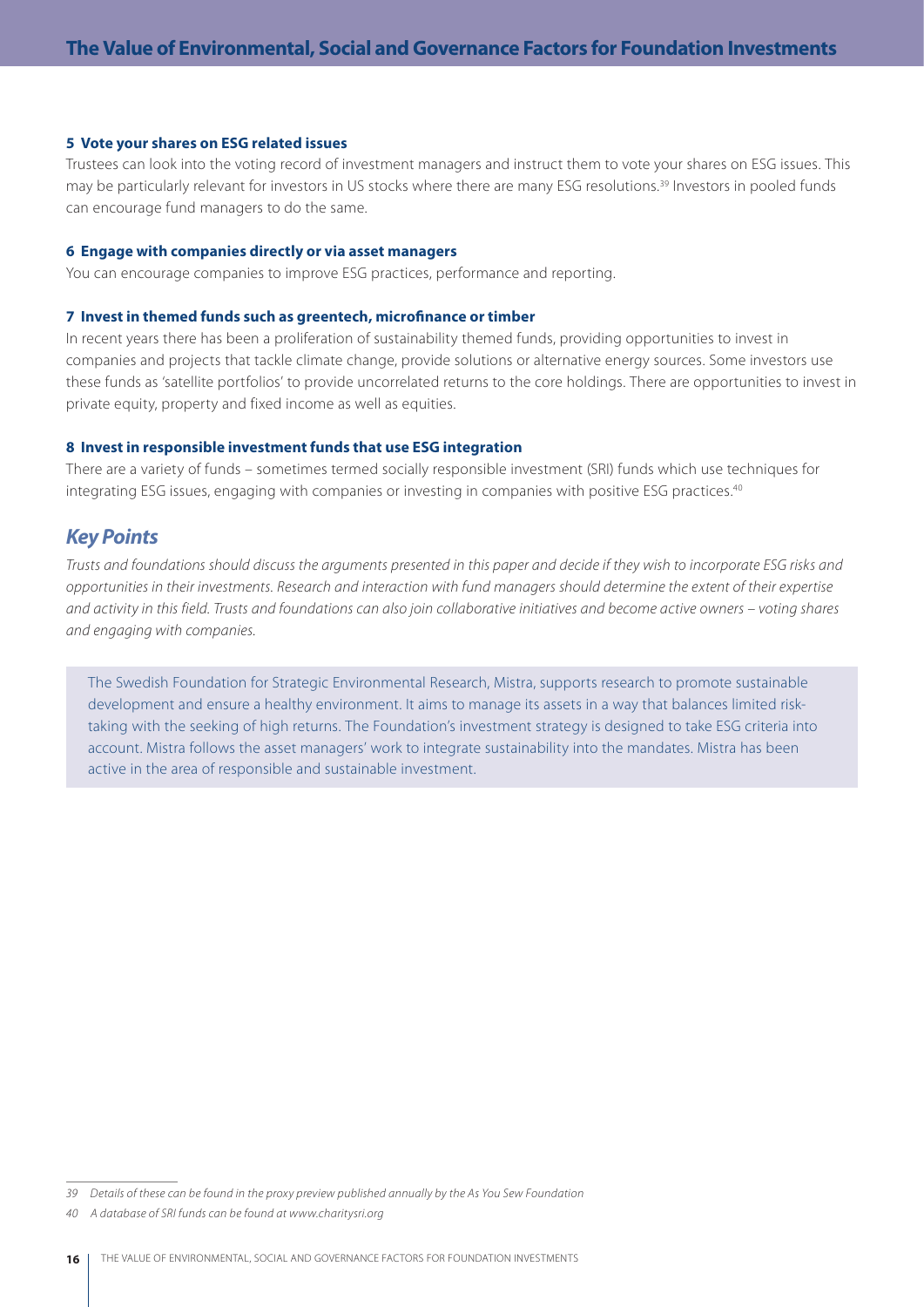# **8 Conclusion**

Trustees have a duty to ensure that assets are used in their organisation's best interests. For most this means safeguarding assets for current and future beneficiaries. The recent financial crisis has exposed the risks that investors, including trusts and foundations, were exposed to and the disconnect between shareowners and companies.

As this paper illustrates, mainstream investors are increasingly recognising the financial significance of environmental, social and governance factors in determining their investment decisions. Regulation and resource constraints mean that climate change will impact company practice and performance. The ways in which companies manage climate change risks and take advantage of opportunities should be considered by investors.

The integration of ESG factors into investment processes is no longer seen as radical or ethical, but is recognised as a way to enhance value. The number and range of asset owners and managers that are signatories to the UN PRI demonstrate that responsible investment is becoming part of the mainstream. It is increasingly seen as best practice. Given the financial relevance of ESG factors it could be argued that trusts and foundations that fail to take these issues into account are acting imprudently. To safeguard assets for future beneficiaries trusts and foundations should ensure their investments are managed to mitigate ESG risks and take advantage of ESG opportunities. It is not enough to assume that this is being taken care of. Acting as responsible owners, trusts and foundations should question and encourage asset managers to act.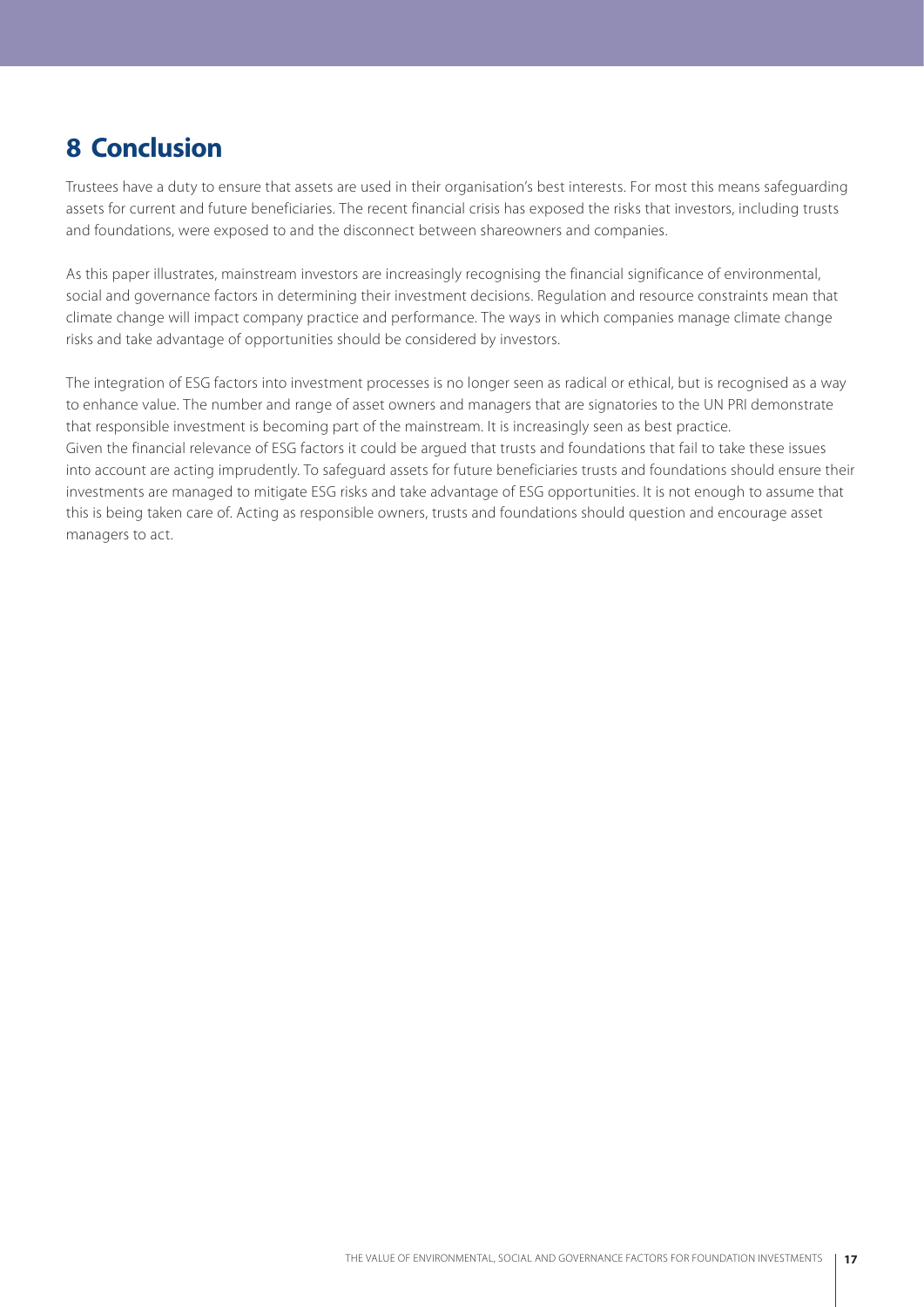# **Appendix 1. Additional Resources**

Charity SRI www.charitysri.org

More for Mission www.moreformission.org

United Nations Principles for Responsible Investment www.unpri.org

A Climate for Change. A Trustee's Guide to Understanding and Addressing Climate Risk (2005) The Carbon Trust, IIGCC and Mercer Investment Consulting

A Legal Framework for the Integration of Environmental, Social and Governance Issues into Institutional Investment (2005) Freshfields Bruckhaus Deringer and UNEP Finance Initiative

A Toolkit for Foundations and Individual Investors: Harnessing Your Investments to Help Solve the Climate Crisis (2008) CERES, Investor Network on Climate Risk and Environmental Grantmakers Association.

CC14: Investment of Charitable Funds - Basic principles (2004) Charity Commission

Fiduciary Duty (2008) Viederman, S in Krosinsky, C. & Robins, R. (Eds.) 'Sustainable Investing: The Art of Long Term Performance.' Earthscan.

Mission in the Marketplace: How Responsible Investing Can Strengthen the Fiduciary Oversight of Foundation Endowments and Enhance Philanthropic Missions (2009) the Social Investment Forum Foundation.

Primer for the Responsible Investment Management of Endowments (PRIME) Tool Kit (2006) the European Foundation Centre, European Social Investment Forum and the Bellagio Forum for Sustainable Development.

Unlocking the Power of the Proxy: How Active Foundation Proxy Voting Can Protect Endowments and Boost Philanthropic Mission (2004) As You Sow Foundation and Rockefeller Philanthropy Advisors.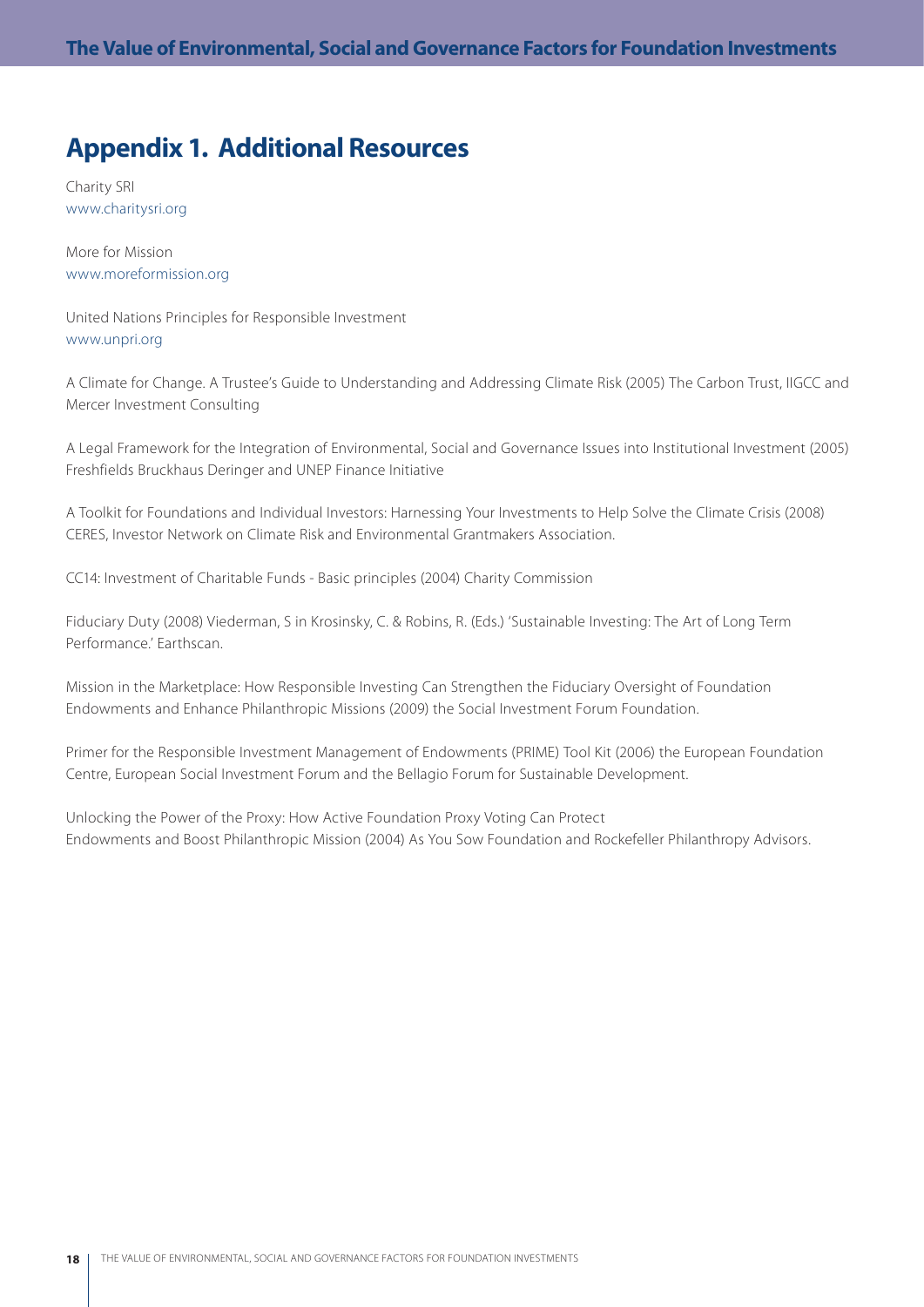# **Appendix 2. ECCE Summary of Performance Studies**

| <b>Authors</b>                    | Year | <b>Market studied</b> | <b>Period studied</b> | <b>Outcome</b>                 |
|-----------------------------------|------|-----------------------|-----------------------|--------------------------------|
| Bauer, Koedijk, Otten             | 2004 | Germany, UK, US       | 1990-2001             | No difference                  |
| Bello                             | 2005 | US                    | 1994-2001             | No difference                  |
| Boutin-Dufresne, Savaria          | 2004 | Canada                | 1995-1999             | No difference                  |
| Derwall, Guenster, Bauer, Koedijk | 2003 | US                    | 1997-2002             | "Good" stocks outperform       |
| Derwall, Guenster, Bauer, Koedijk | 2005 | US                    | 1995-2003             | "Good" stocks outperform       |
| Foerster, Asmundson               | 2001 | Canada                | 1995-1999             | No difference                  |
| Gluck, Becker                     | 2004 | US                    | 1998-2003             | Incorporating SRI higher alpha |
| Hong, Kacperczyk                  | 2006 | US                    | 1962-2003             | "Bad" stocks outperform        |
| Kempf, Osthoff                    | 2006 | US                    | 1991-2004             | "Good" stocks outperform       |
| Mill                              | 2002 | N/A                   | 1982-2002             | No difference                  |
| SRI World Group                   | 2002 | US                    | 1999-2001             | No difference                  |
| Statman                           | 2000 | US                    | 1990-1998             | No difference                  |
| Statman                           | 2005 | US                    | 1990-2004             | No difference                  |

# **Appendix 3. Questions for Asset Managers<sup>41</sup>**

The following list of suggested questions can be posed to your asset manager:

- Have you developed internal expertise in responsible investment/ESG integration?
- What level of understanding and experience do your investment analysts and portfolio managers (across different asset classes) have in relation to ESG issues?
- Do you have any individual or group with a dedicated focus on climate change or ESG factors? If yes, how does that group relate to your traditional operations?
- How often are climate change and other ESG issues discussed with company management? Are these issues addressed during specific meetings between ESG/responsible investment specialists and management, or as part of your mainstream analyst meetings with management?
- What are some of the ESG related discussions you've had with company managements in the past 12 months?
- Do you purchase any external research, or participate in any external networks on this issue?
- Is there a process for ensuring ESG risks are built into your traditional investment decision-making process? How is this accomplished?
- How do you encourage brokers to include analysis of these issues in their research notes?
- Are there mandate qualities or particular benchmarks which would encourage ESG issues to be better incorporated into investment decision-making?
- Do you collaborate with others to address climate change and other ESG risks and opportunities?
- Can you incorporate a regular discussion of ESG analysis into our fund's monitoring reports?

*<sup>41</sup> Adapted from Mercer Investment Consulting (2005), 'A Climate for Change. A Trustee's Guide to Understanding and Addressing Climate Risk' (The Carbon Trust, IIGCC and Mercer Investment Consulting)*